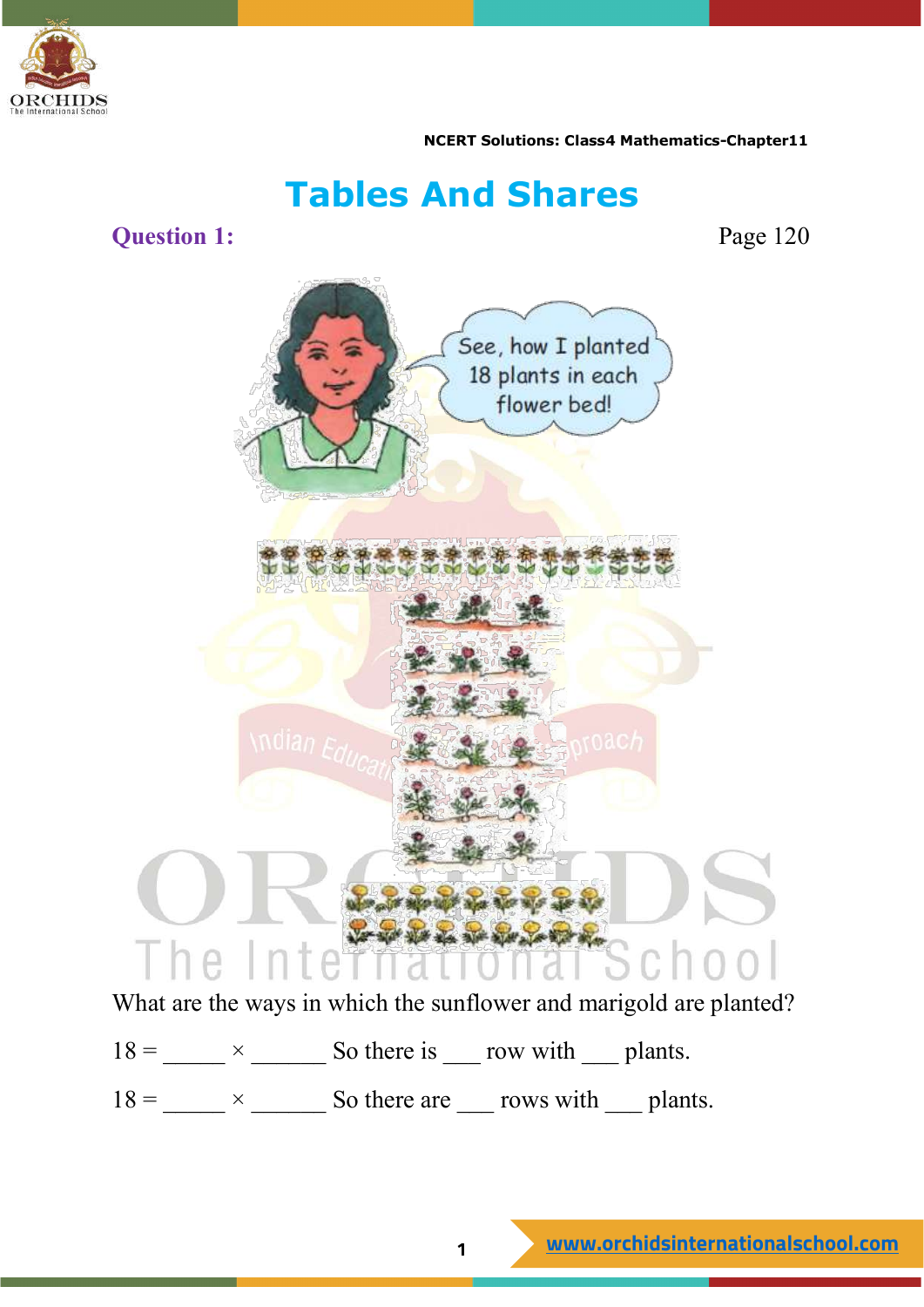

#### **Answer:**

It is observed from the given picture that the sunflower is planted in one row and the marigold is planted in two rows with 9 flowers in each row.

The correct answer is:

 $18 = 1 \times 18$ . So, there is 1 row with 18 plants.

 $18 = 2 \times 9$ . So, there are 2 rows with 9 plants.

# **Question 2:**

You too can make your own garden. Draw a garden, showing flowerbeds with 48 plants. Each row should have the same number of plants.

#### **Answer:**

Answers may vary from student to student. Do it by yourself based on your choice of arrangements. Internal

The different possible arrangements are:

- $48 = 1 \times 48$ , 1 row with 48 plants.
- $48 = 2 \times 24$ , 2 rows with 24 plants. 0 n a  $\mid S \cap \cap O \mid$
- $48 = 3 \times 16$ , 3 rows with 16 plants.
- $48 = 4 \times 12$ , 4 rows with 12 plants.
- $48 = 6 \times 8$ , 6 rows with 8 plants.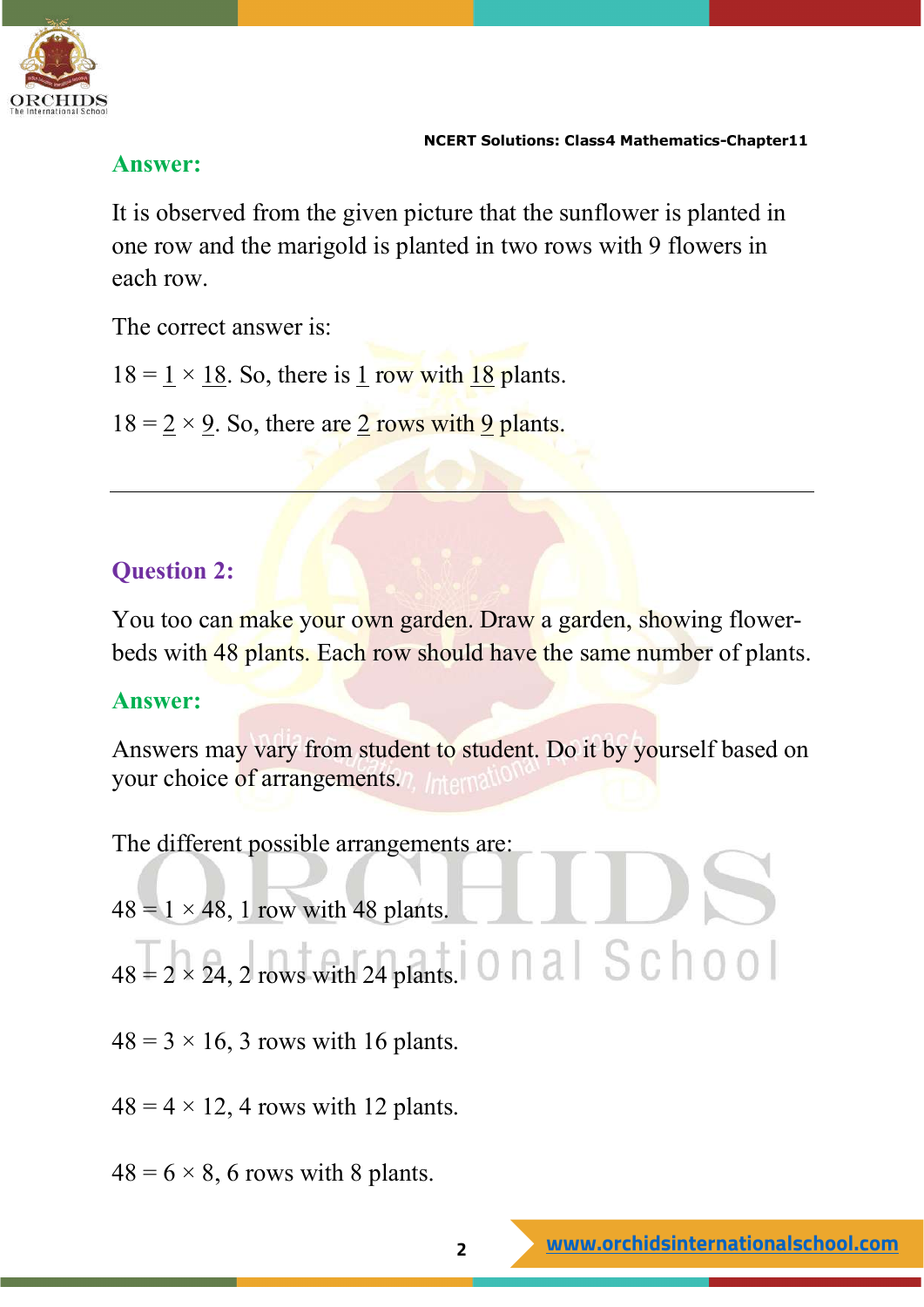

 **NCERT Solutions: Class4 Mathematics-Chapter11**  $48 = 8 \times 6$ , 8 rows with 6 plants.

- $48 = 12 \times 4$ , 12 rows with 4 plants.
- $48 = 16 \times 3$ , 16 rows with 3 plants.
- $48 = 24 \times 2$ , 24 rows with 2 plants.
- $48 = 48 \times 1$ , 48 rows with 1 plant.

#### **Question 3:** Page 121

Can you think of other ways to make a shelf to keep 30 jars? Draw a shelf. Show how many jars you will keep in each row. How many rows are there?

#### **Answer:**

There are a total of 30 jars. There are many ways in which 30 jars can be arranged on a shelf. You can think of other ways. Answers may vary.

The sample answer is: Arrange the jars in 3 rows with 10 jars in each row. The drawing of the arrangement is:

おのおおおおおおおお

QQQQQQQQQQ

*OOOOOOOOO* 

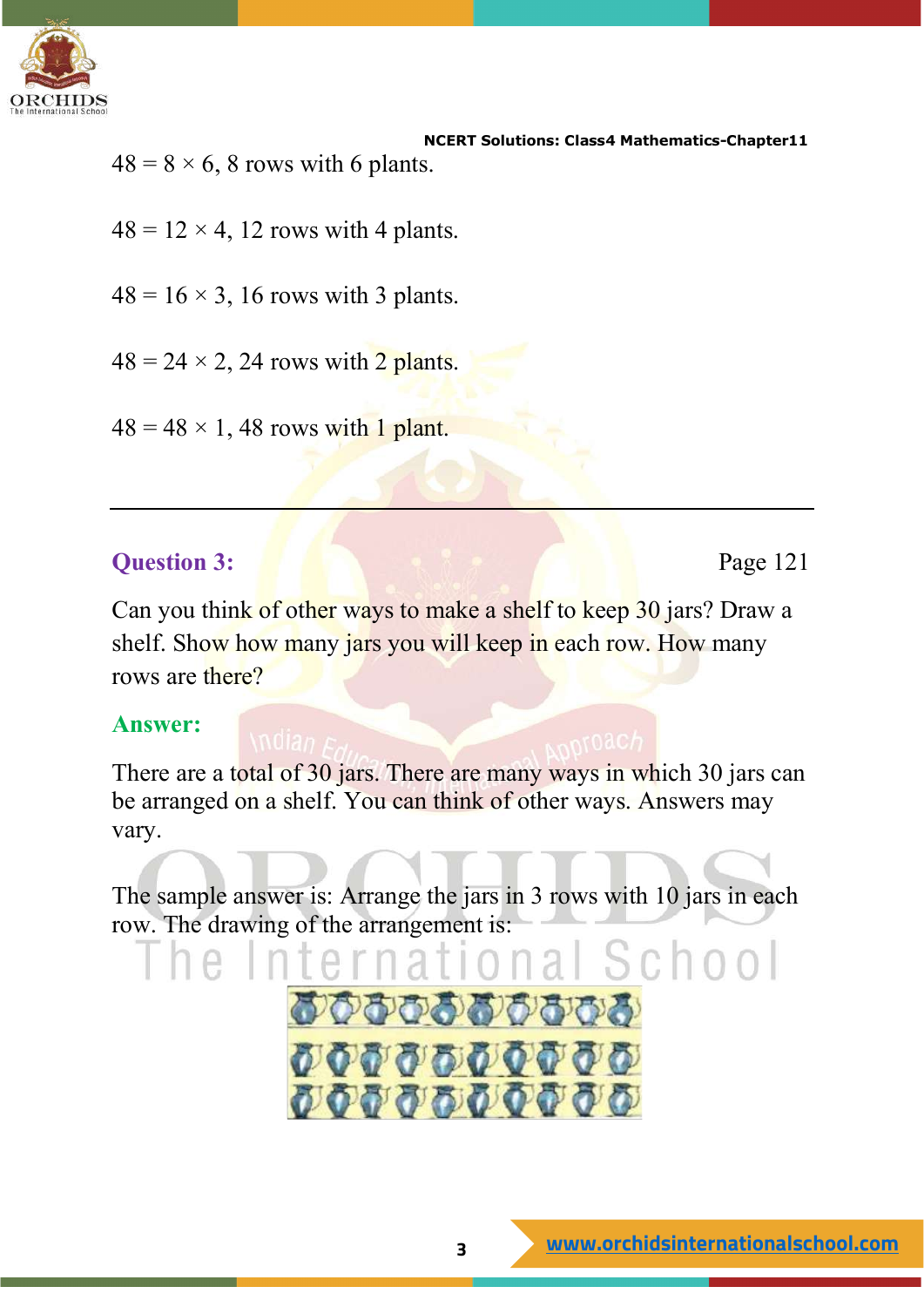

#### **Question 4:**

Have your friends drawn it in different ways?

#### **Answer:**

Answers may vary. Answer this question based on the arrangements done by your friends.

# **Question 5: Page 122**

Help Bunty to make the table of 7, using tables of 4 and 3.



#### **Answer:** national

Write the tables of 4 and 3 and then add the corresponding entries in the tables to get the tables of 7.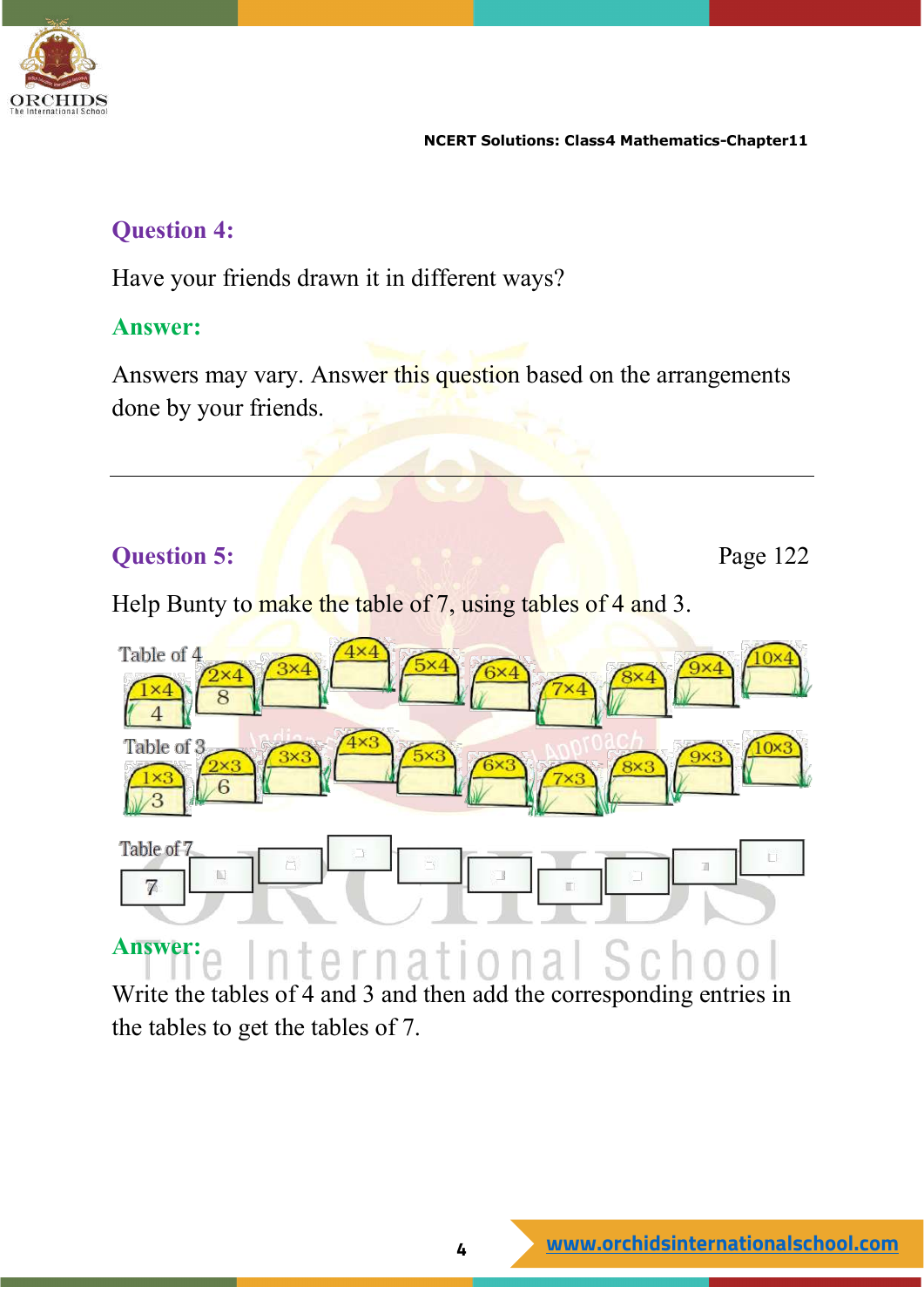



#### The correct answer is:

#### **Question 6:**

Which two tables will you use for writing the table of 12?

#### **Answer:**

You can use the tables of any two numbers whose sum is equal to 12. Answers may vary. A sample answer is:

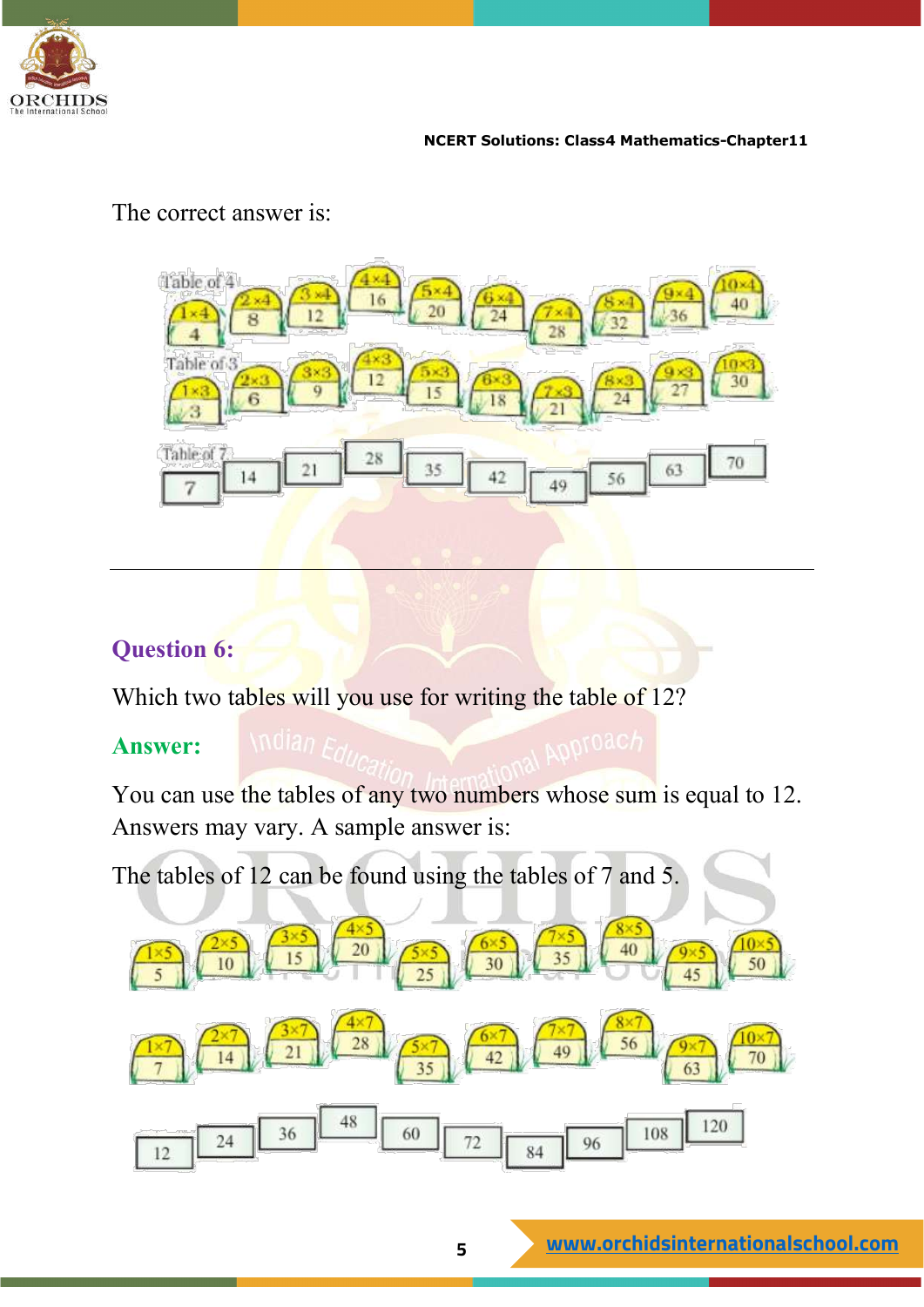

#### **Question 7:**

8 legs mean 2 cats. 12 legs mean cats?

#### **Answer:**

A cat has 4 legs. We know that 4 times 3 is equal 12, that is,

 $4 \times 3 = 12$ 

Therefore, 12 legs mean 3 cats.

#### **Question 8:** Page 123

Some of Gayatri's cats were playing in a box. When she tried to count, all she could see were legs. She counted 28 legs. How many cats are there in the box?



The number of legs in cats is the multiple of 4. Use the table of 4 to fill in the missing numbers.

| How many legs? |  |  | $16 \t 20$ | 24 |  |
|----------------|--|--|------------|----|--|
| How many cats? |  |  |            |    |  |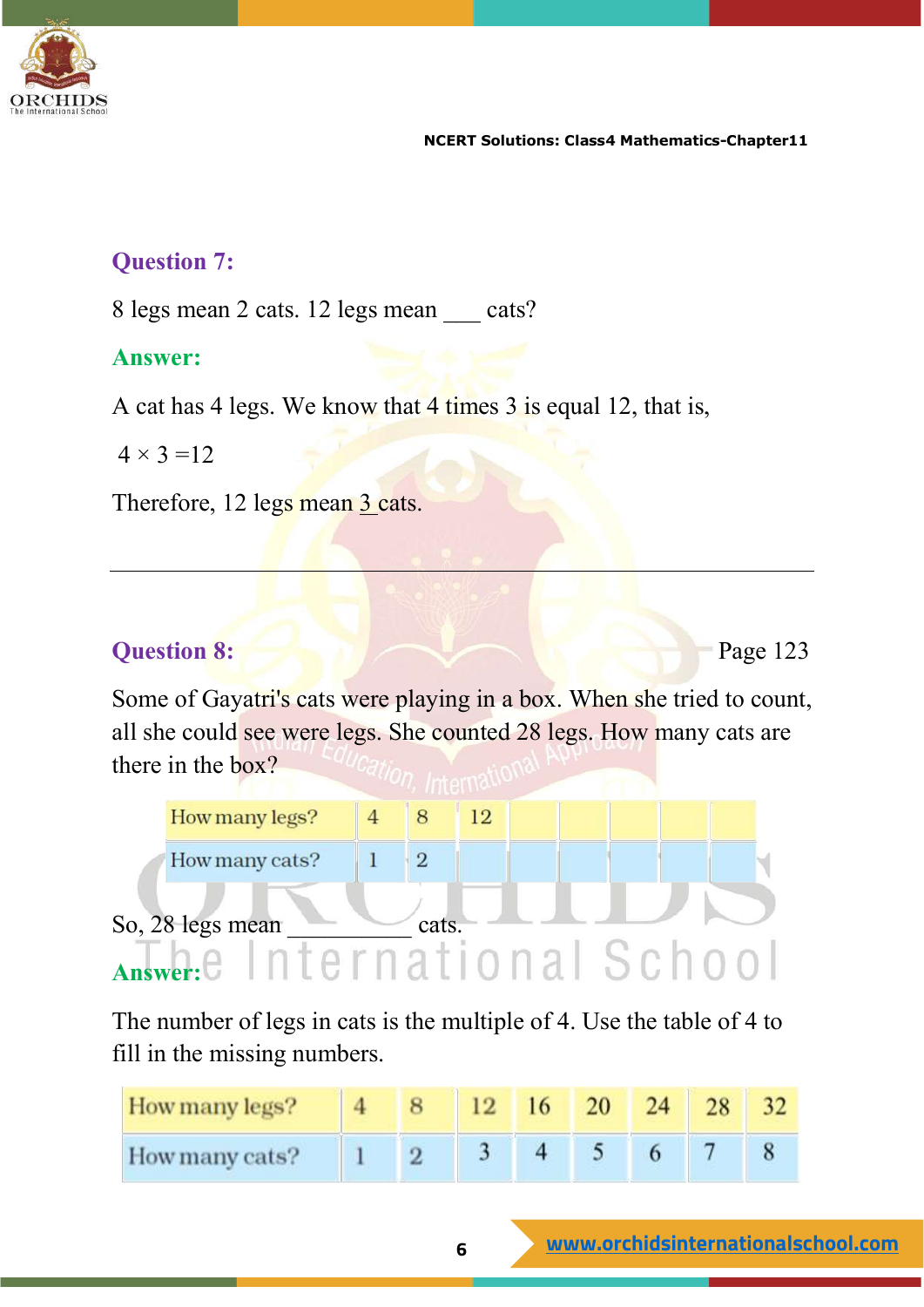

 **NCERT Solutions: Class4 Mathematics-Chapter11** Therefore, 28 legs mean 7 cats.

### **Question 9:**

Billo has kept his chickens in a box. He counted 28 legs. How many chickens are there?

# **Answer:**

A chicken has 2 legs. We know that 2 times 14 is equal to 28, That is,  $2 \times 14 = 28$ .

Therefore, 28 legs mean 14 chickens.

Hence, there were 14 chickens.

# **Question 10:**

Leela has not gone to school for 21 days. For how many weeks was she away from school?

**Answer:** 

```
There are 7 days in a week. We know that 3 times 7 is equal to 21,
```
 $7 \times 3 = 21$ . nternational School

Therefore, there are 3 weeks make 21 days.

Hence, she was away from the school for 3 weeks.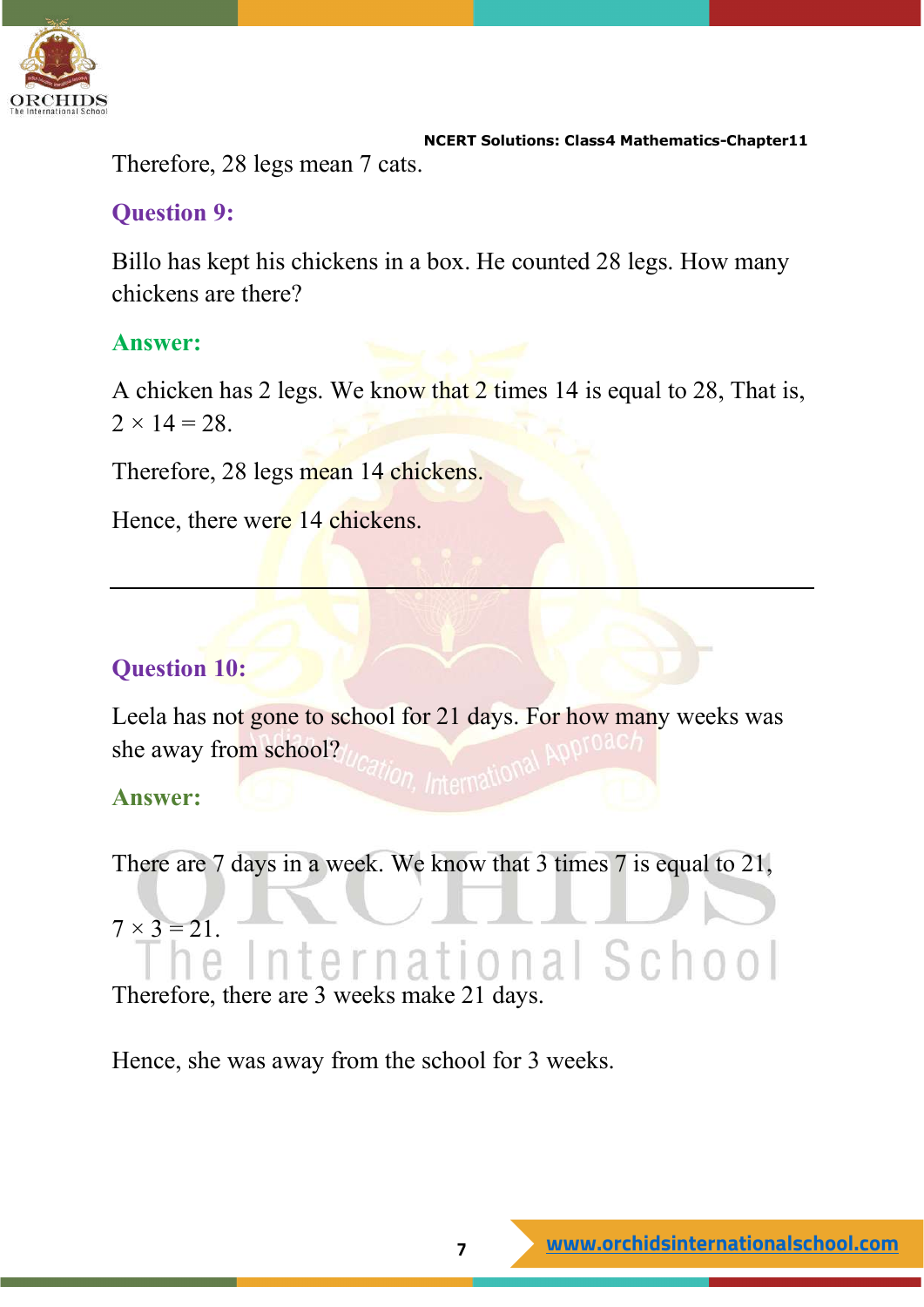

# **Question 11:** Page 124

A frog jumps 3 steps at a time starting from 0. Count the jumps he takes to reach 27. So, he has taken  $27 \div 3 =$  jumps.

# **Answer:**

The number of steps in one jump is 3. Divide 27 by 3 to get the number of jumps he takes to reach 27 steps.

 $27 \div 3 = 9$ 

So, he has taken 9 jumps.

# **Question 12:**

He has taken  $\frac{1}{2}$  jumps, if he is at 36.

#### **Answer:**

The number of steps in one jump is 3. Divide 36 by 3 to get the number of jumps he takes to reach 36 steps.

```
36 \div 3 = 12
```
He has taken 12 jumps, if he is at 36.  $\bigcap$   $\bigcap$   $\bigcap$   $\bigcap$   $\bigcap$   $\bigcap$   $\bigcap$   $\bigcap$   $\bigcap$   $\bigcap$   $\bigcap$   $\bigcap$   $\bigcap$   $\bigcap$   $\bigcap$   $\bigcap$   $\bigcap$   $\bigcap$   $\bigcap$   $\bigcap$   $\bigcap$   $\bigcap$   $\bigcap$   $\bigcap$   $\bigcap$   $\bigcap$   $\bigcap$   $\bigcap$   $\bigcap$   $\bigcap$   $\$ 

# **Question 13:**

If he is at 42, he has taken jumps.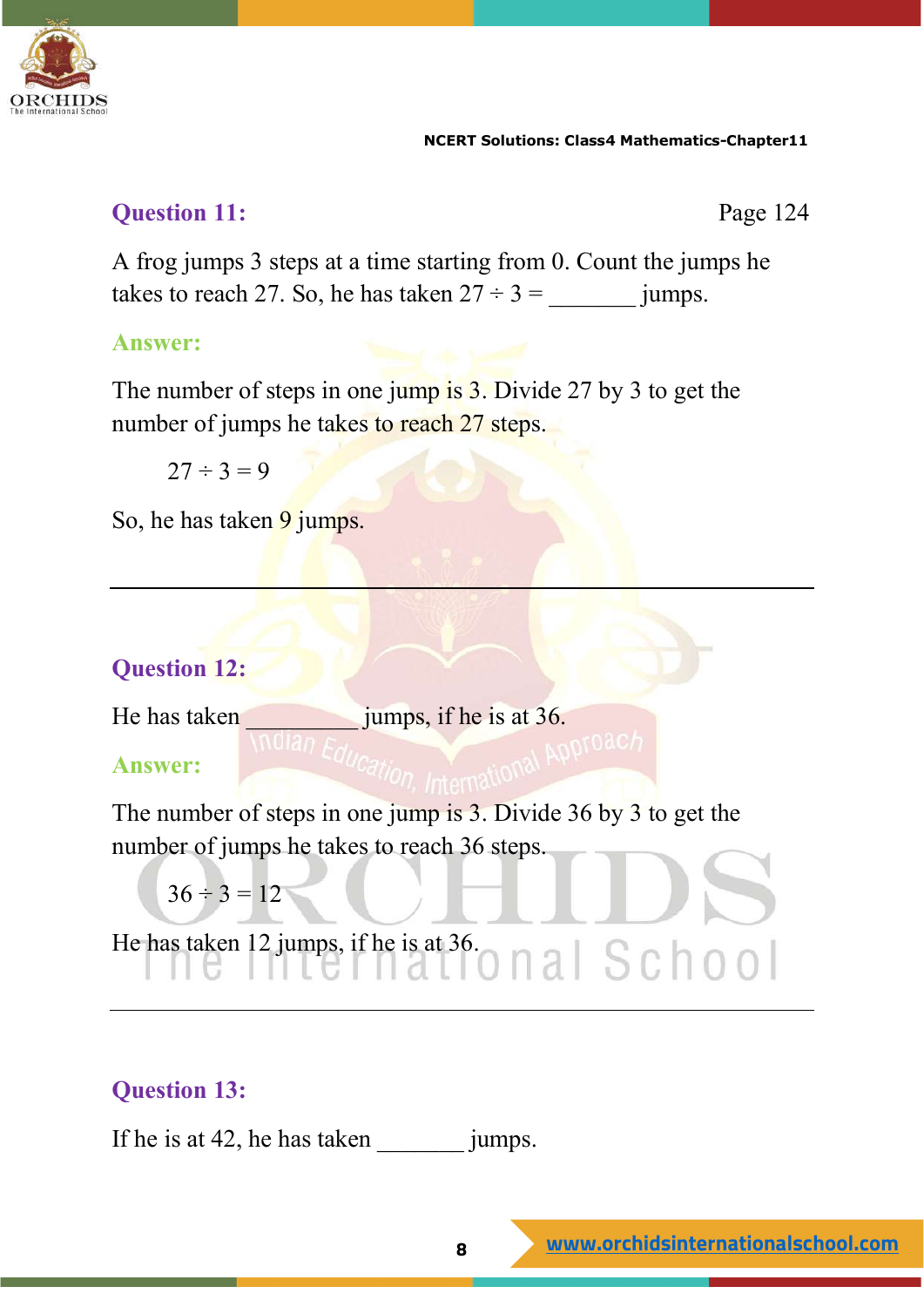

#### **Answer:**

The number of steps in one jump is 3. Divide 42 by 3 to get the number of jumps he takes to reach 42 steps.

 $42 \div 3 = 14$ 

Therefore, if he is at 42, he has taken 14 jumps.

# **Question 14:**

Starting from 0, a rabbit jumps 5 steps at a time. In how many jumps does he reach 25?

### **Answer:**

The number of steps in one jump is 5. Divide 25 by 5 to get the number of jumps he takes to reach 25 steps.

 $25 \div 5 = 5$ 

Therefore, if he is at 5, he has taken 5 jumps.

# The International School **Question 15:**

He reaches after taking 8 jumps.

#### **Answer:**

The number of steps in one jump is 5. Multiply 8 by 5 to get the number of steps he reaches after 8 jumps.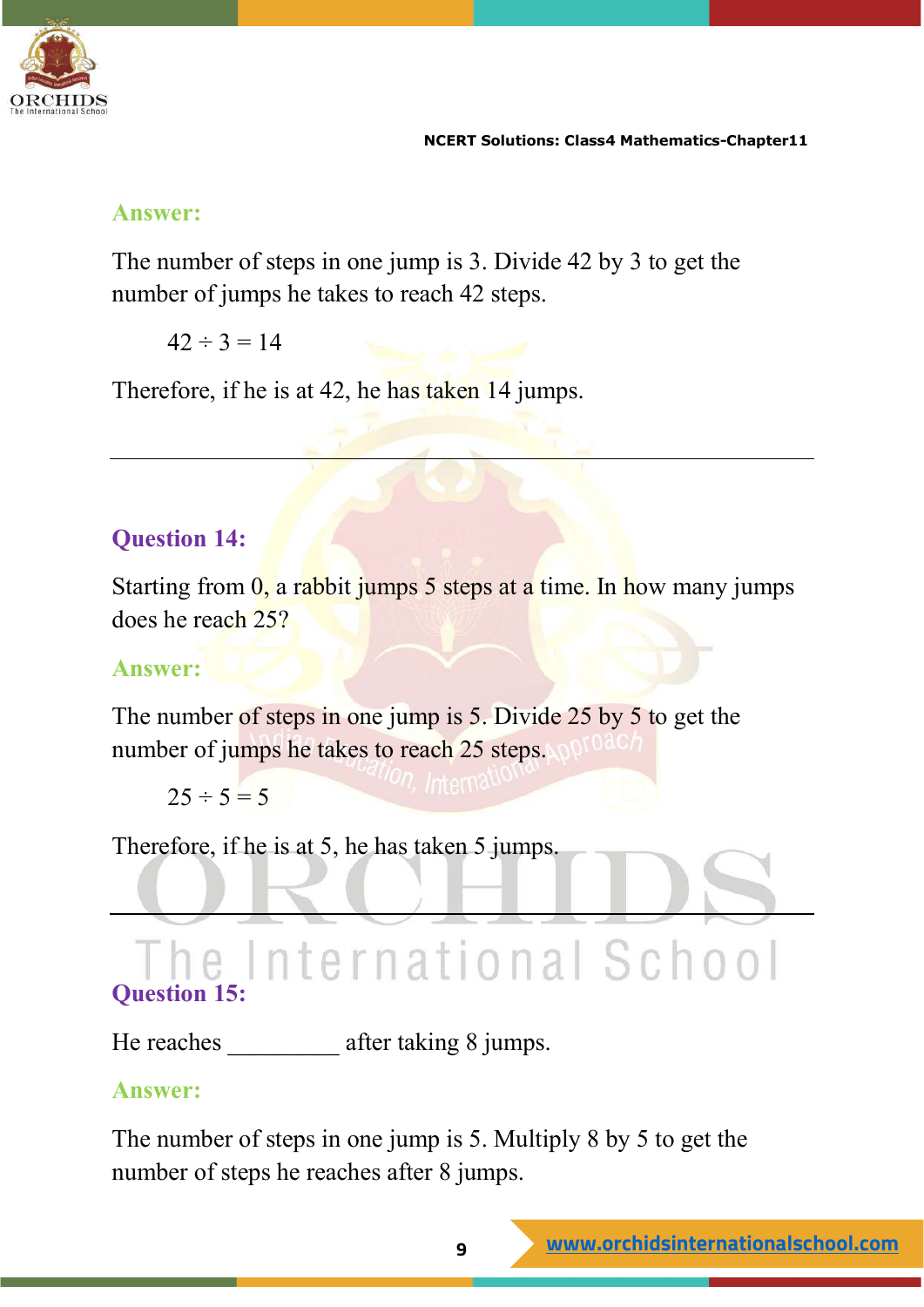

$$
8\times 5=40
$$

Therefore, he reaches 40 after taking 8 jumps.



#### **Question 17:** Page 125

Now he was left with 84 shells. Again, he took 28 more shells for the second necklace. How many shells are left now?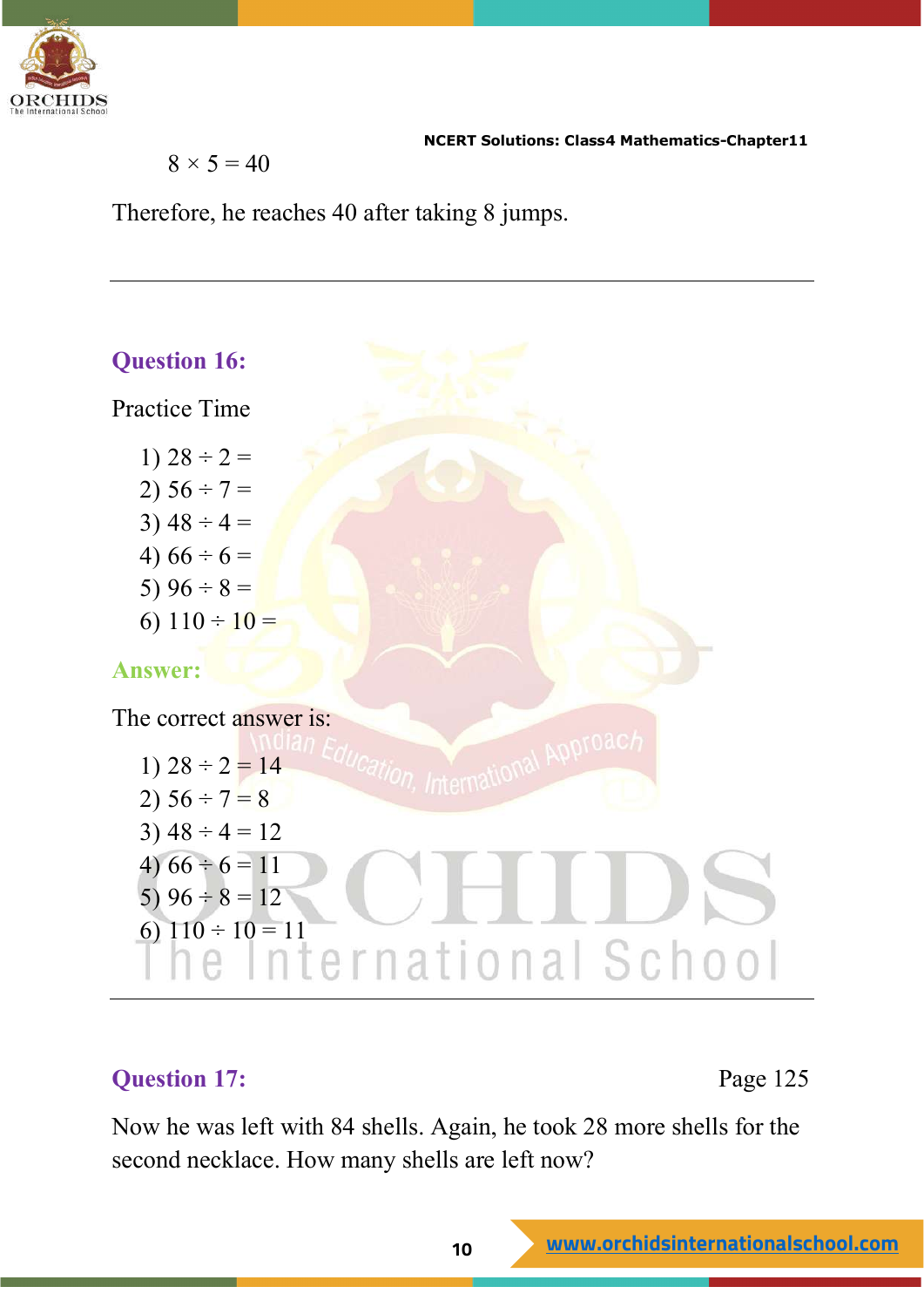

#### **Answer:**

Subtract 28 from 84 to get the number of shells left.

 $84 - 28 = 56$ 

Therefore, after he took shells for the third necklace, he was left with 56 shells.

# **Question 18:**

Then he took shells for the third necklace. So he was left with shells.

#### **Answer:**

Subtract 28 from 56 to get the number of shells left.

 $56 - 28 = 28$ 

Therefore, after he took shells for the third necklace, he was left with 28 shells.

# he International School **Question 19:**

How many necklaces can Dhruv make from 112 shells?

#### **Answer:**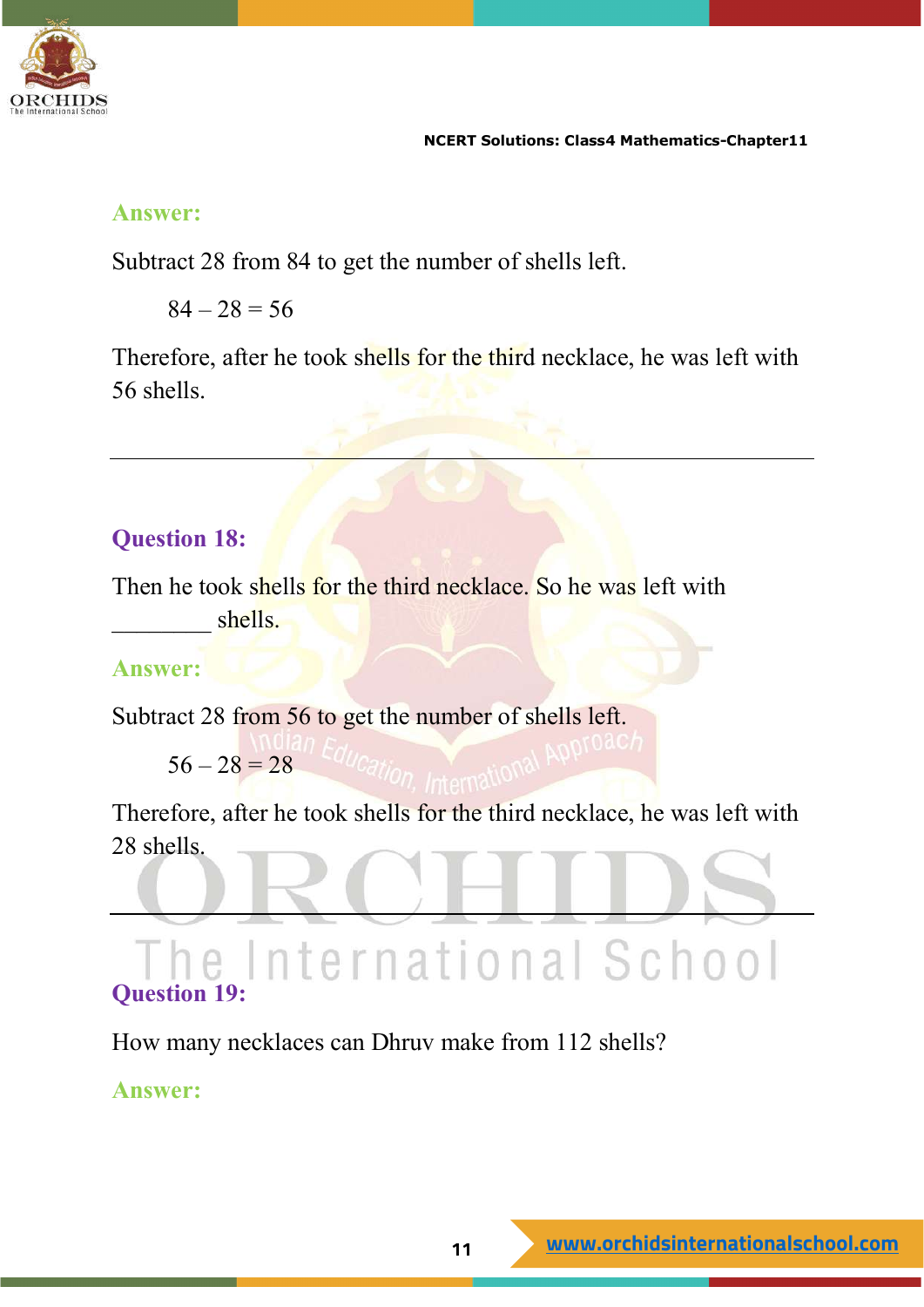

The total number of shells Dhruv had is 112. After removing shells for three necklaces, he was left with 28 shells. With 28 shells he can make one more necklace.

Hence, he can make 4 necklaces from 112 shells.

#### **Question 20:**

Are the shells enough for making necklaces for all his friends?

#### **Answer:**

After removing the shells for three of his friends he was still left with 28 shells. Hence, the shells were enough for making necklaces for all his friends.

# **Question 21:**

#### **Try these***:*

A) Kannu made a necklace of 17 sea-shells. How many such necklaces can be made using 100 sea-shells?

# Answer: International School

**Step 1:** The total number of shells is 100. Shells required to make one necklace is 17.

Subtract 17 from 100 to get the number of shells left after removing the shell for 1 necklace.

 $100 - 17 = 83$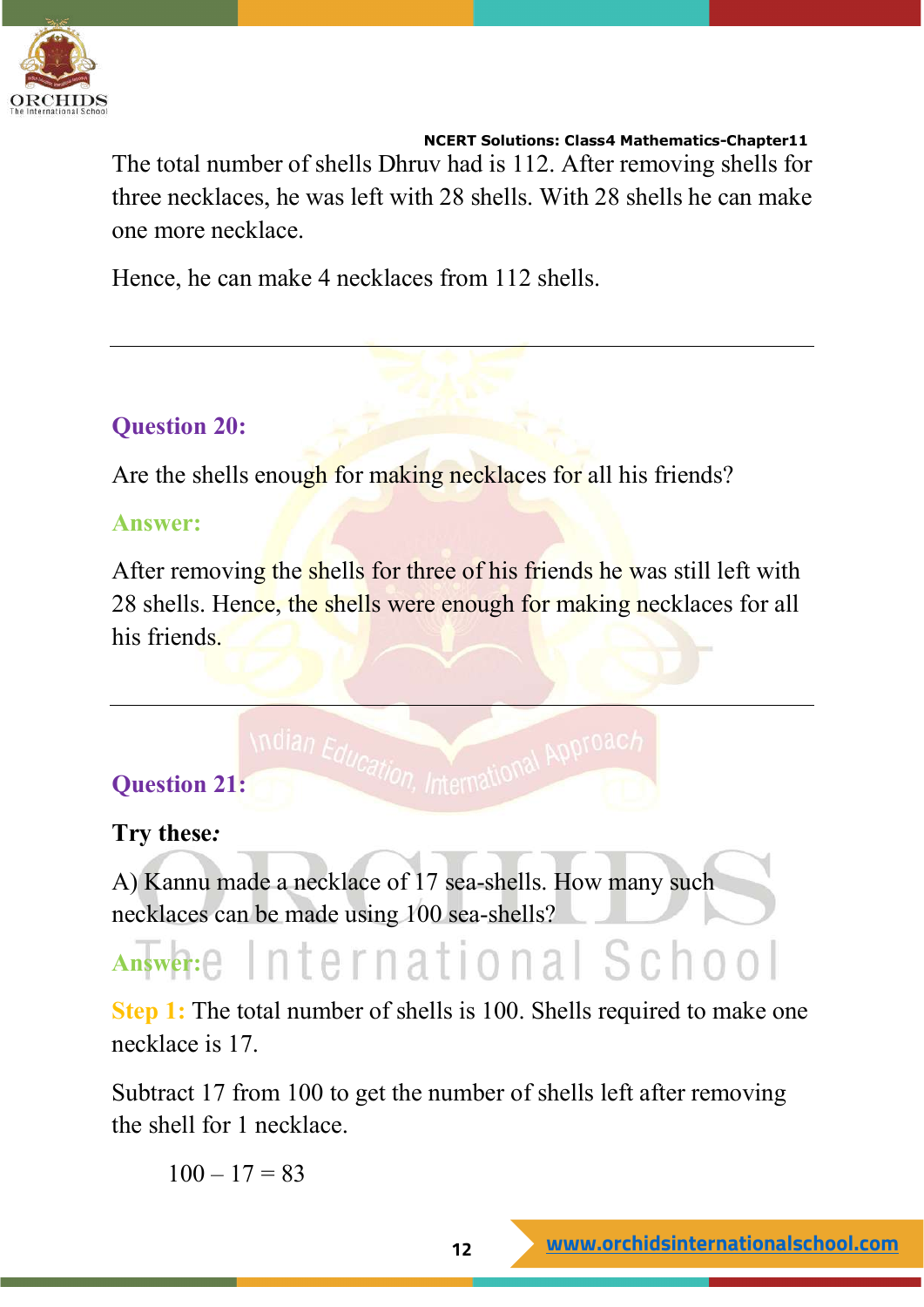

**Step 2:** Subtract 17 from 83 to get the number of shells left after removing the shell for the 2 necklaces.

 $83 - 17 = 66$ 

**Step 3:** Subtract 17 from 66 to get the number of shells left after removing the shell for the 3 necklaces.

 $66 - 17 = 49$ 

**Step 4:** Subtract 17 from 49 to get the number of shells left after removing the shell for the 4 necklaces.

 $49 - 17 = 32$ 

**Step 5:** Subtract 17 from 32 to get the number of shells left after removing the shell for the 5 necklaces.

 $32 - 17 = 15$ .

Thus, after removing shells for five necklaces he was left with 15 shells which is less than 17.

Hence, he can make 5 necklaces with 100 shells.



B) One carton can hold 85 soap bars. Shally wants to pack 338 soap bars. How many cartons does she need for packing all of them?

**Answer:**

**Step 1:** The total number of soap bars to be packed is 338.

Number of soap bars in one carton is 85.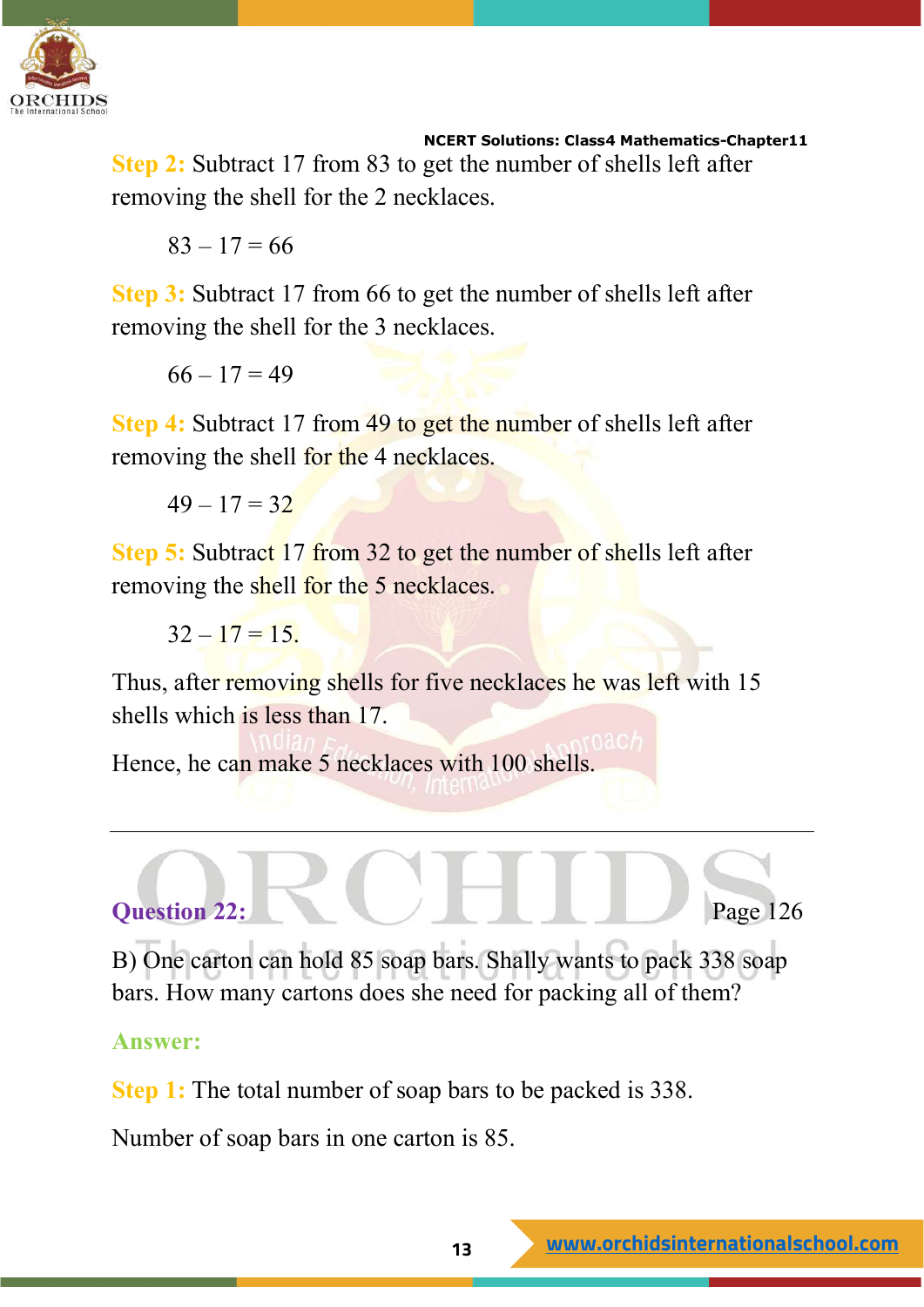

Subtract 85 from 338 to get the number of soap bars left after packing 1 carton.

 $338 - 85 = 253$ 

**Step 2:** Subtract 85 from 253 to get the number of soap bars left after packing 2 cartons.

 $253 - 85 = 168$ 

**Step 3:** Subtract 85 from 168 to get the number of soap bars left after packing 3 cartons.

 $168 - 85 = 83$ 

After packing three cartons she will be left with 83 soap bars. Therefore, the total number of cartons required to pack 338 soap bars is 4.

# **Question 23:**

C) Manpreet wants 1500 sacks of cement for making a house. A truck carries 250 sacks at a time. How many trips will the truck make?

# **Answer:**

**Step 1:** Total number of cement sacks required to make a house is  $1500.$  $\lceil\lceil d \rceil \rceil$ U $\lceil d \rceil$ 

Number of sacks a truck can carry at a time is 250.

Subtract 250 from 1500 to get the number of sacks left after 1 trip.

 $1500 - 250 = 1250$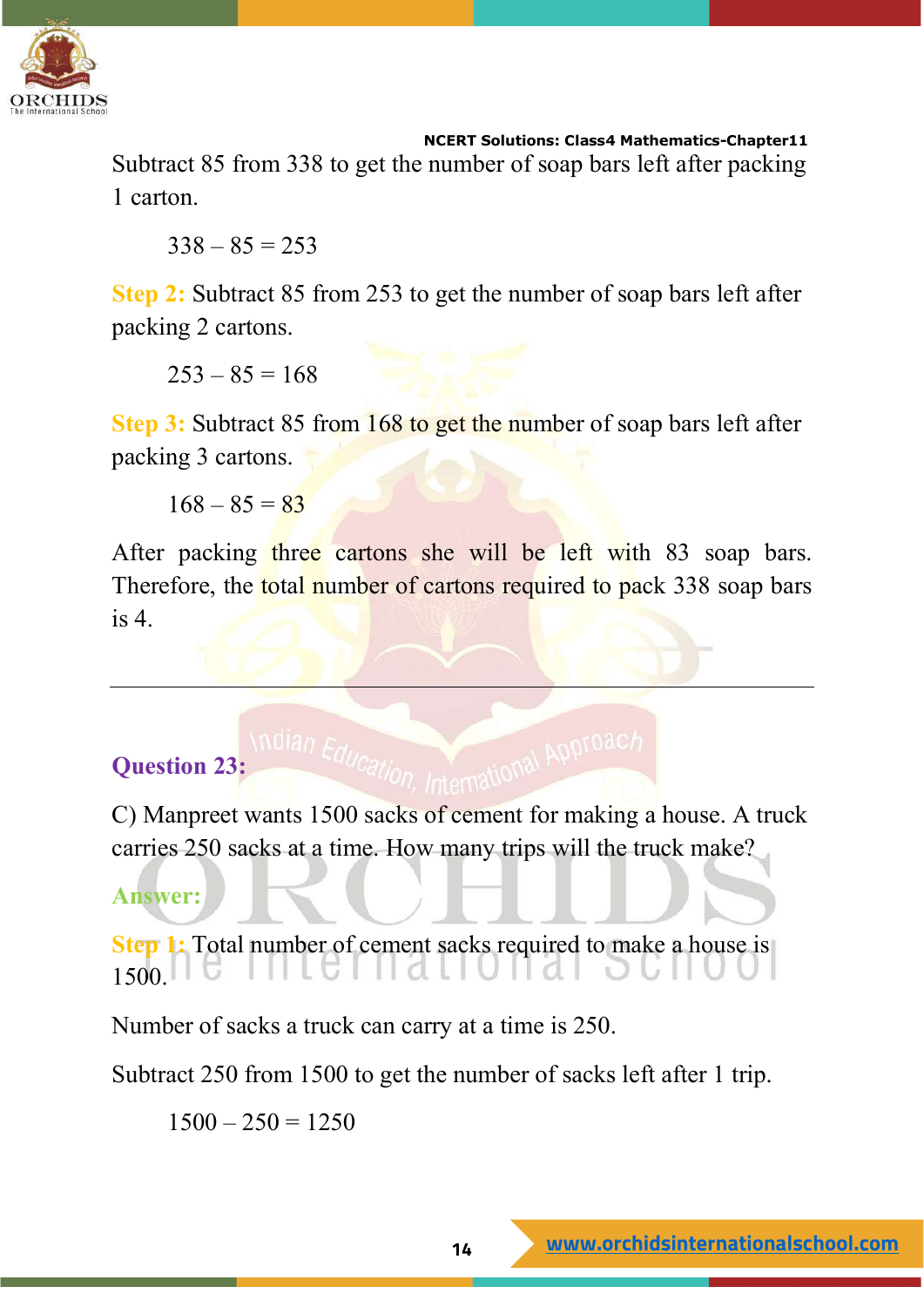

**Step 2:** Subtract 250 from 1250 to get the number of sacks left after 2 trips.

 $1250 - 250 = 1000$ 

**Step 3:** Subtract 250 from 1000 to get the number of sacks left after 3 trips.

 $1000 - 250 = 750$ 

**Step 4:** Subtract 250 from 750 to get the number of sacks left after 4 trips.

 $750 - 250 = 500$ 

**Step 5:** Subtract 250 from 500 to get the number of sacks left after 5 trips.

 $500 - 250 = 250$ 

**Step 6:** Subtract 250 from 250 to get the number of sacks left after 6 trips.

 $250 - 250 = 0$ 

Therefore, the truck will make 6 trips to carry all the sacks.



A driver charges Rs 500 for a trip. How much will Manpreet pay the driver for all the trips?

#### **Answer:**

The charge for 1 trip is Rs 500.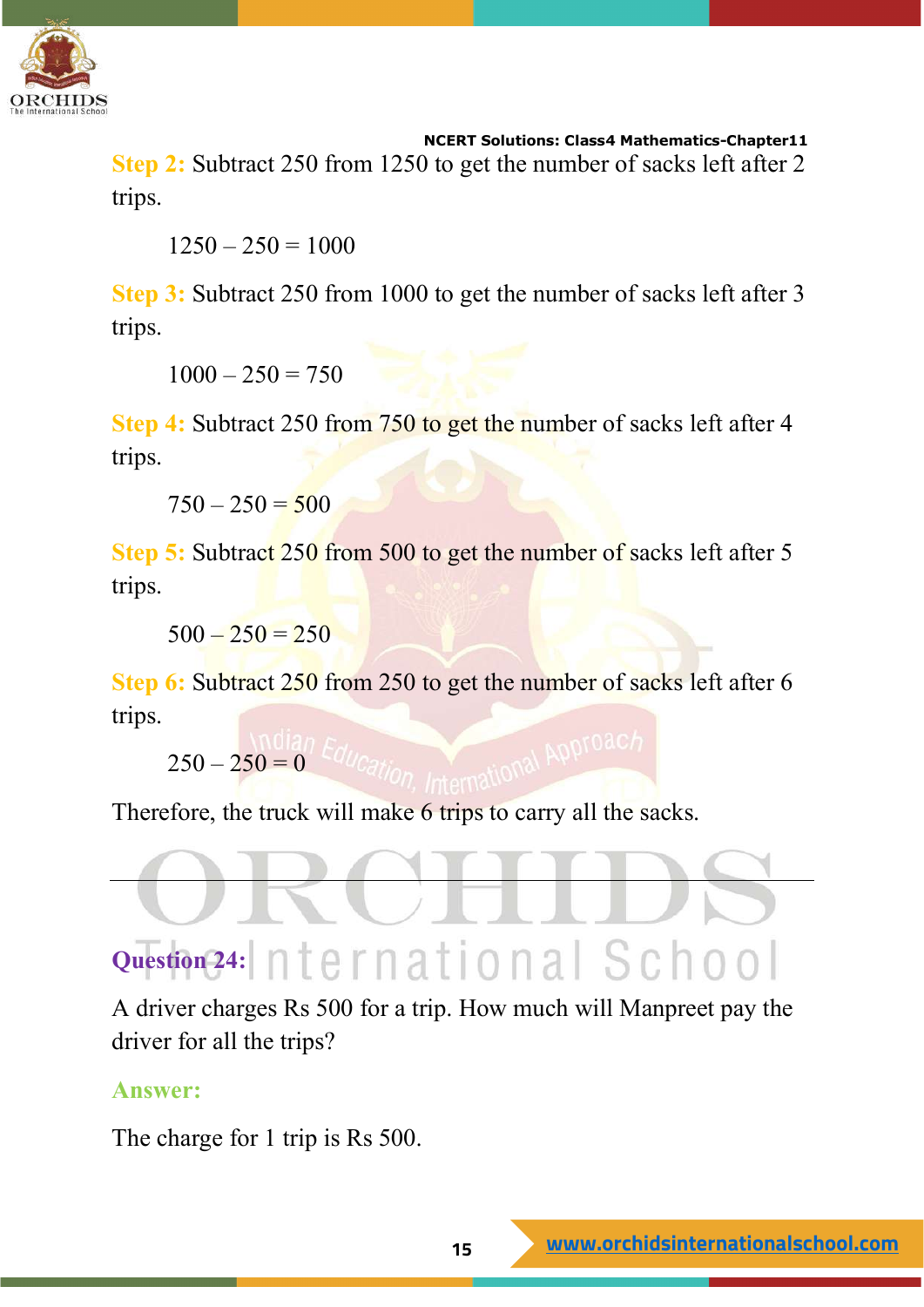

 **NCERT Solutions: Class4 Mathematics-Chapter11** Total number of trips required is 6.

Multiply 500 by 6 to get the total money that Manpreet has to pay.

 $500 \times 6 = 3000$ 

Thus, he has to pay Rs 3000 for all the trips.

# **Question 25:**

Are the sweets in the tray enough to pack 23 small boxes?

#### **Answer:**

The total number of sweets in the tray was 80.

Number of sweets in a small box is 4.

Total number of boxes required is 23.

Multiply 23 by 4 to get the number of sweets required to be packed in 23 boxes.

 $23 \times 4 = 92$ 

The number of sweets required is 92 which is more than 80. Therefore, sweets in the tray are not enough to pack 23 small boxes.

# rna

# **Question 26:**

How many more sweets are needed?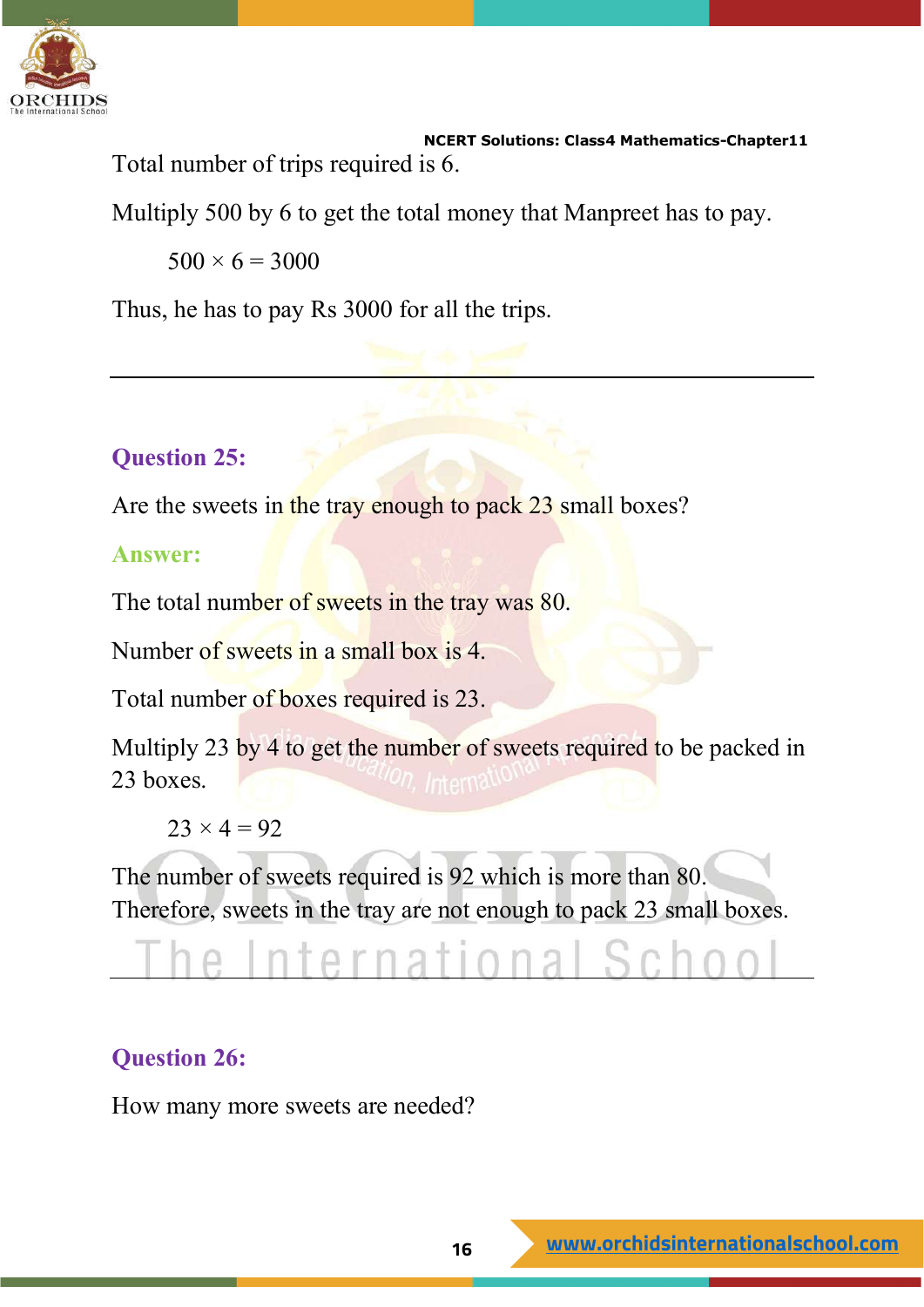

#### **Answer:**

Number of sweets required is 92.

Total number of sweets in the tray is 80.

Subtract 80 from 92 to get the number of sweets required.

 $92 - 80 = 12$ 

Therefore, 12 more sweets are required.

# **Question 27: Page 127**

Gangu also has a bigger box in which he packs 12 *laddoos*. How many boxes does he need for packing 60 *laddoos*?

#### **Answer:**

The number of *laddoos* to be packed is 60.

Number of *laddoos* in one box is 12.

Divide 60 by 12 to get the total number of boxes required.

 $60 \div 12 = 5$ 

Therefore, he needs 5 boxes to pack 60 *laddoos*.

# **Question 28:**

1) Neelu brought 15 storybooks to her class. Today 45 students are present. How many children will need to share one book?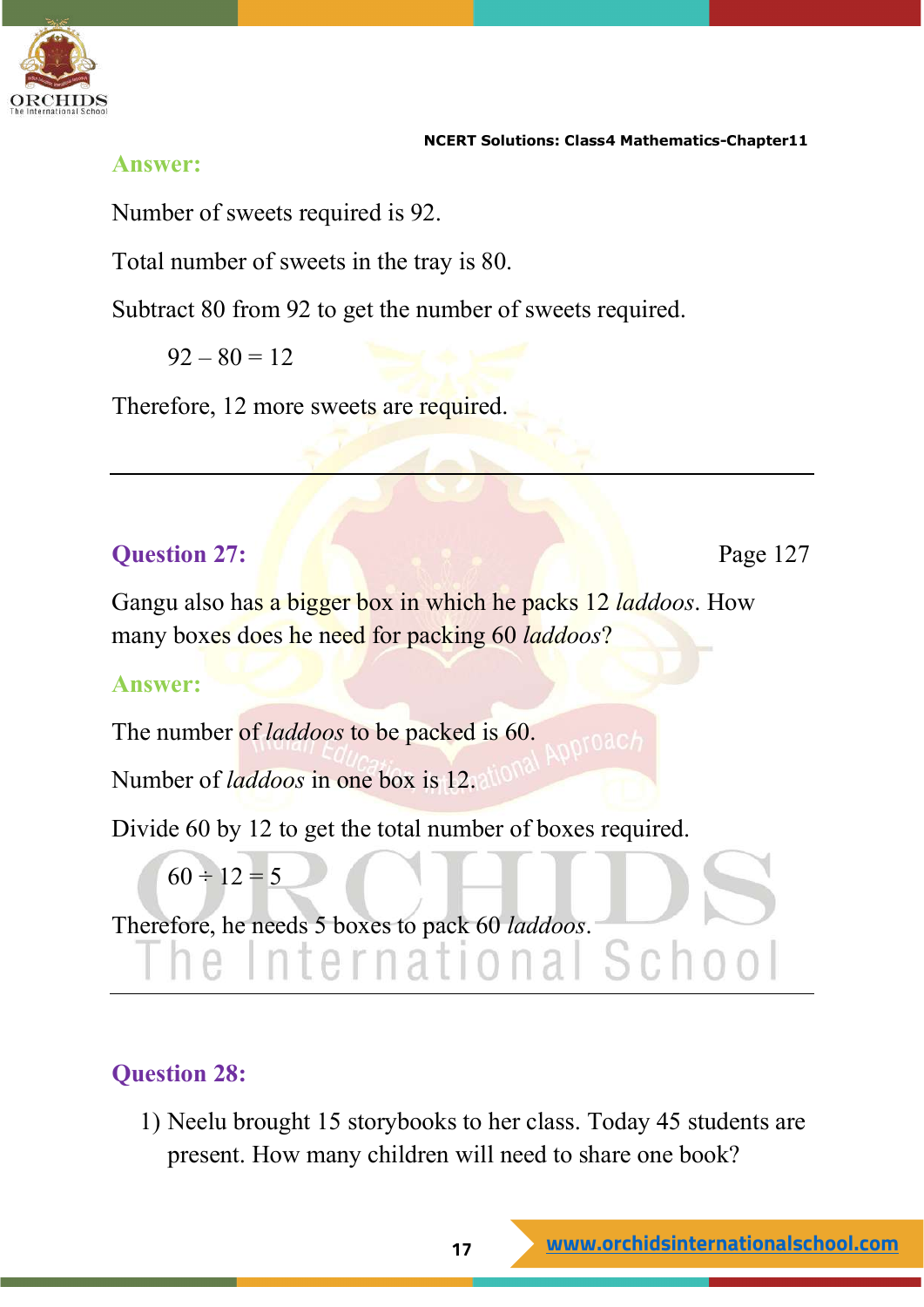

#### **Answer:**

Total number of students present in the class is 45.

Total number of storybooks is 15.

Divide 45 by 15 to get the number of children that need to share one book.

 $45 \div 15 = 3$ 

Therefore, 3 children need to share one storybook.

# **Question 29:**

2) A family of 8 people need 60 kg wheat for a month. How much wheat does this family need for a week?

#### **Answer:**

**Step 1:** There are 30 days in a month. For 30 days the family requires 60 kg wheat. Divide 60 by 30 to get the weight of wheat that the family requires for 1 day.

 $60 \div 30 = 2$ 

**Step 2:** There are 7 days in a week. Multiply 7 by 2 to get the weight of the wheat that the family requires for a week.

 $7 \times 2 = 14$ 

Therefore, the family needs 14 kg wheat for a week.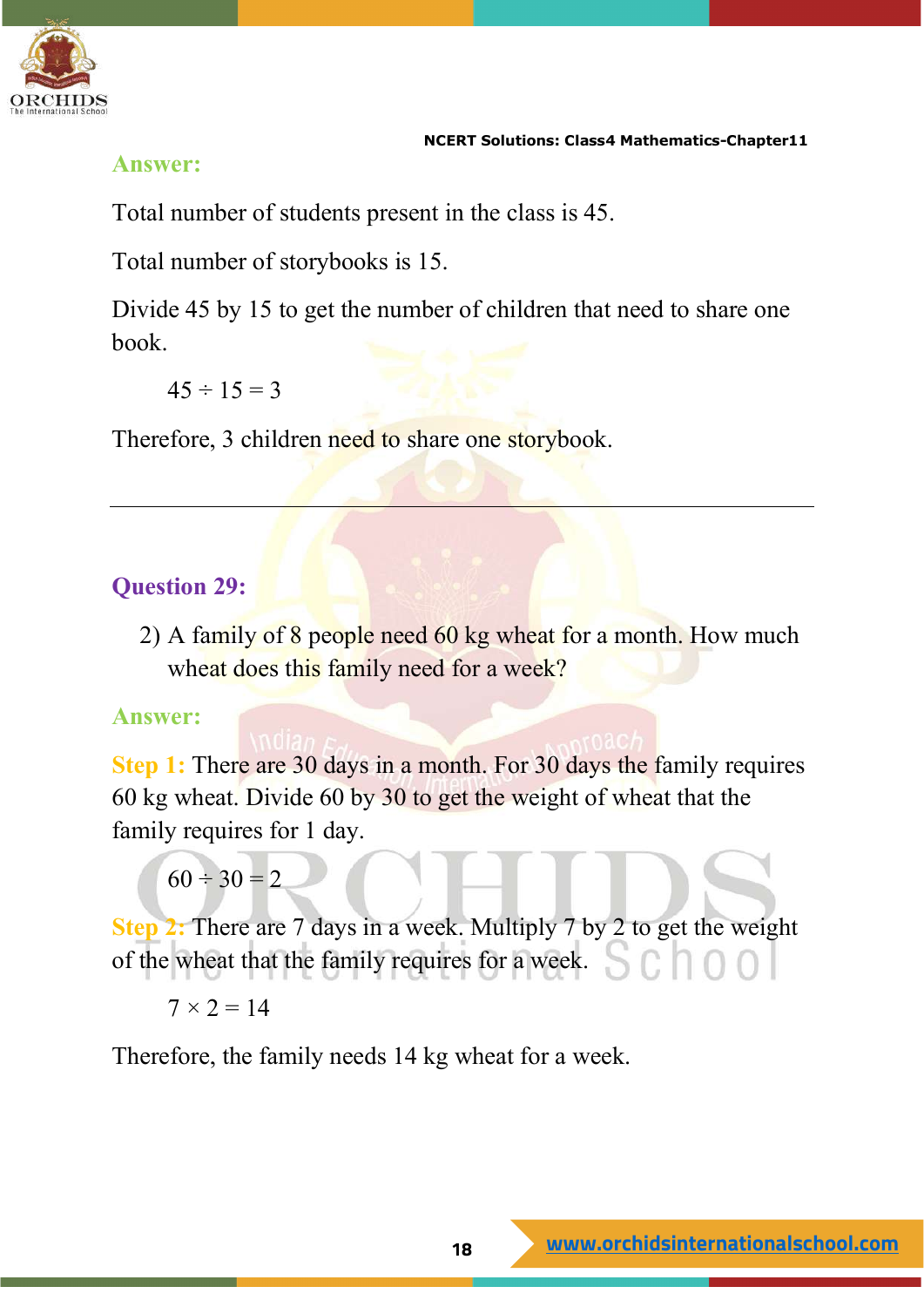

#### **Question 30:**

- 3) Razia wants change for Rs 500. How many notes will she get if she wants in return
	- a) All 100 rupee notes?
	- b) All 50 rupee notes?
	- c) All 20 rupee notes?
	- d) All 5 rupee notes?

#### **Answer:**

a) Divide 500 by 50 to get the number of  $100$ -rupee notes.

 $500 \div 100 = 5$ 

b) Divide 500 by 50 to get the number of 50-rupee notes.

 $500 \div 50 = 10$ 

c) Divide 500 by 20 to get the number of 20-rupee notes.

 $500 \div 20 = 25$ 

d) Divide 500 by 5 to get the number of 5-rupee notes.

 $500 \div 5 = 100$ 

# Question 31: nternational School

4) You have to distribute 72 tomatoes equally in 3 baskets. How many tomatoes will be there in each?

#### **Answer:**

Total number of tomatoes is 72.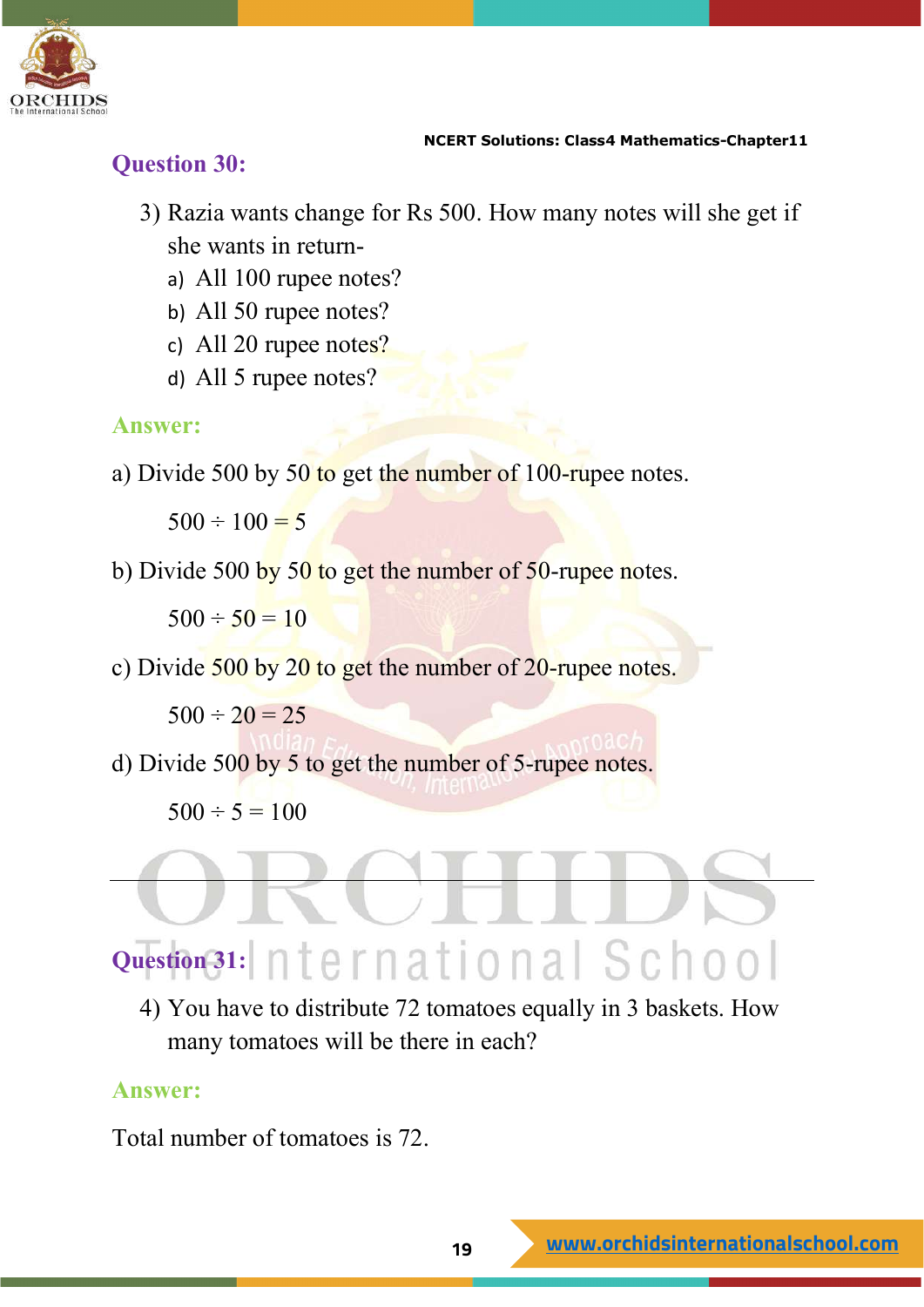

Number of baskets is 3.

Divide 72 by 3 to get the number of tomatoes in each basket.

 $72 \div 3 = 24$ 

Therefore, there will be 24 tomatoes in each basket.

# **Question 32:**

5) There are 350 bricks in a hand-cart. Binod found the weight of a brick to be 2 kg. What will be the weight of all the bricks?

#### **Answer:**

Weight of 1 brick is equal to 2 kg.

Total number of bricks is 350.

Multiply 350 by 2 to get the weight of all the bricks.

 $350 \times 2 = 750$  allon, Internation

Therefore, the weight of all the bricks is 750 kg.

# **Question 32:**  $n$  termational Scho<sub>page 129</sub>

How will Lokesh distribute the rest of the money? Complete it. So, each child gets  $5 + 6 +$  = rupees.

# **Answer:**

The complete division is: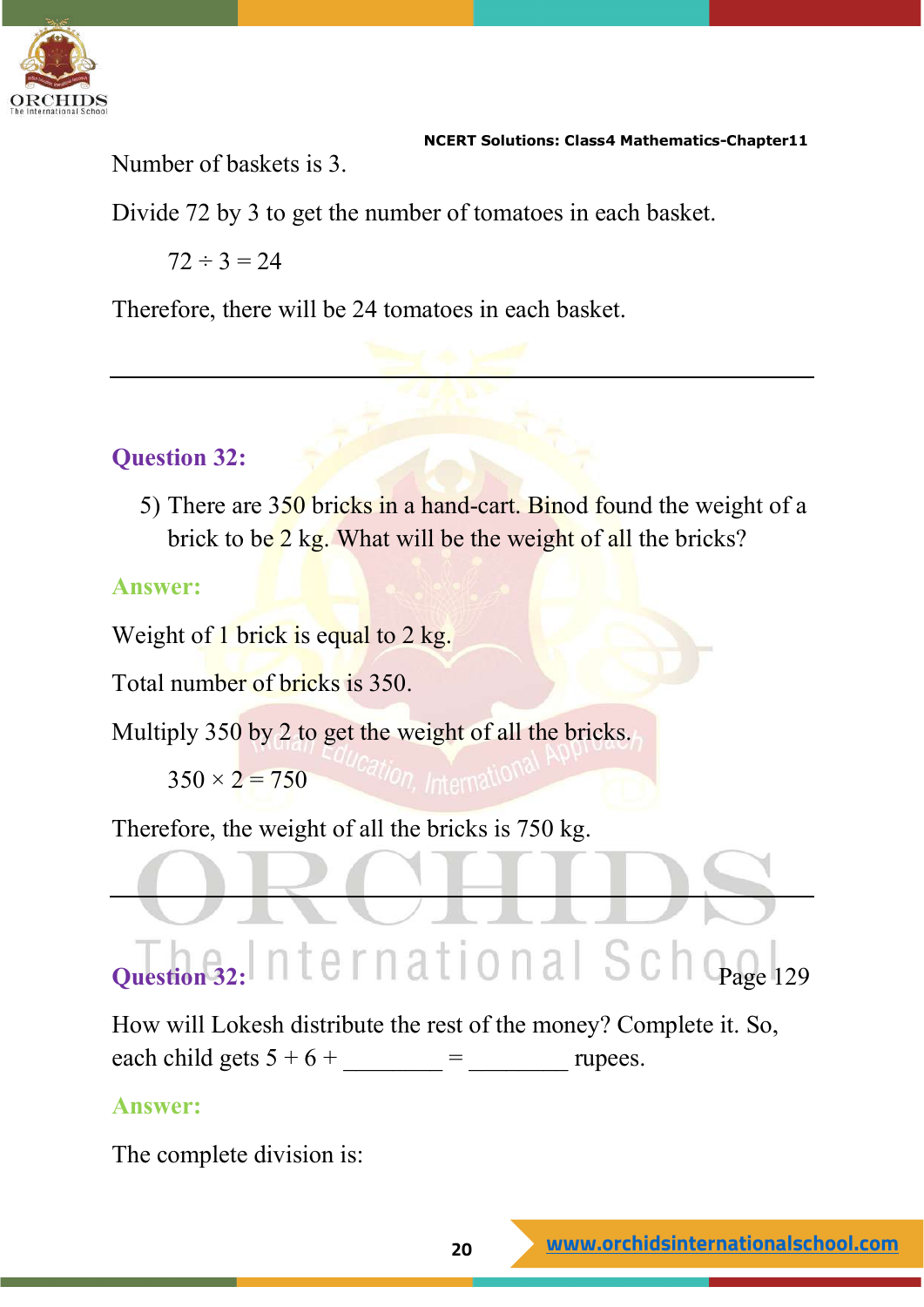

|   | $5+6+3$ |
|---|---------|
| 5 | 70      |
|   | $-25$   |
|   | 45      |
|   | $-30$   |
|   | 15      |
|   | $-15$   |
|   |         |

So, each child gets  $5 + 6 + 3 = 14$  rupees.

#### **Question 33:**

Check your answer! Multiply your answer by 5 and see if you get 70. Is your answer correct?

#### **Answer:**

Multiply 14 by 5 to check if it is equal to 70.

 $14 \times 5 = 70$ 

Therefore, 14 is the correct answer.

#### **Question 34:**

Now use your own method to divide Rs 70 equally among 5 people. If you want you can start by giving Rs 2 to each. Or you can even start with Rs 11 to each.

The International Sch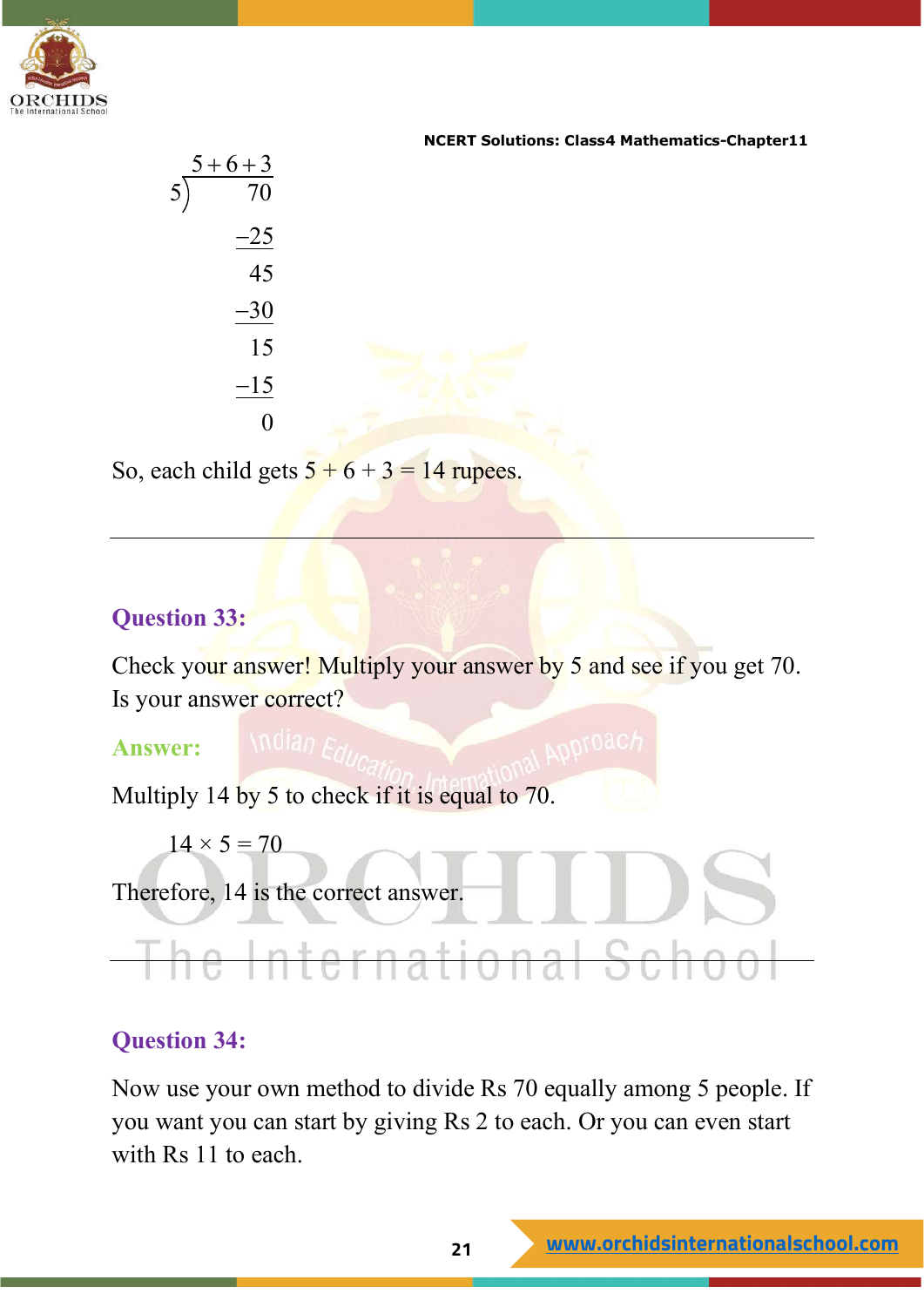

#### **Answer:**

You can start the division by giving Rs 2 or Rs 11 to each. One example is:

| $\frac{11+3}{70}$<br>$\overline{5}$ |  |
|-------------------------------------|--|
| $-55$                               |  |
| 15                                  |  |
| $-15$                               |  |
| 0                                   |  |

Therefore, each of them will get Rs 14.

# **Question 35:**

Can you start with Rs 15 to each?

#### **Answer:**

Each child will get Rs 14 which is less than Rs 15. Therefore, you cannot start the division with Rs 15 to each.

# The International School **Question 36:**

Try Doing These:

a)  $5\sqrt{65}$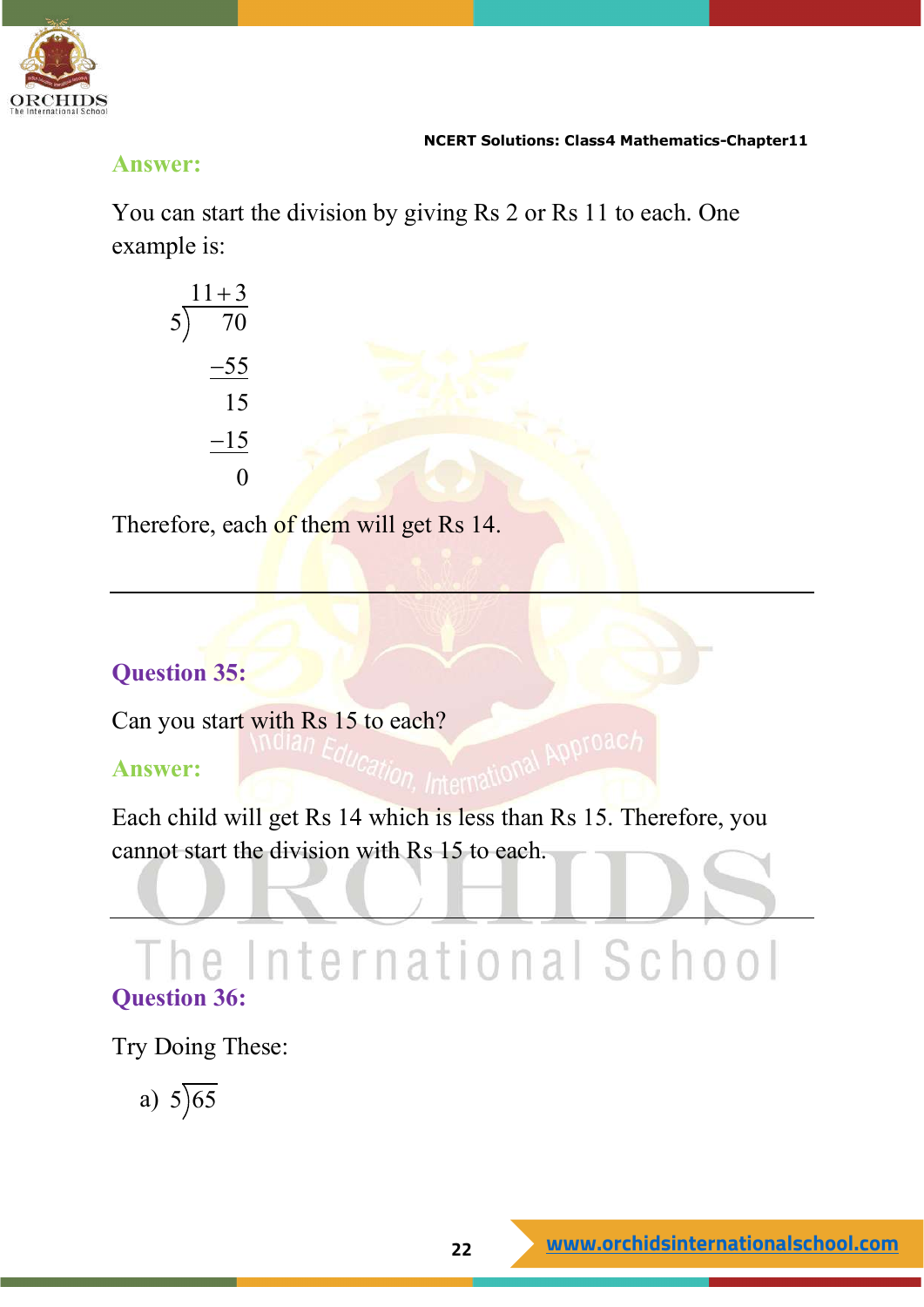

#### **Answer:**

Do the division by yourself. The method of solving may vary. One example is:

| $10 + 3$<br>$\overline{65}$<br>$\overline{5}$ |  |
|-----------------------------------------------|--|
| $-50$                                         |  |
| 15                                            |  |
| $-15$                                         |  |
| 0                                             |  |

Therefore, the correct answer is  $10 + 3 = 13$ .

# **Question 37:**

b)  $84 \div 2$ 

# **Answer:**

Do the division by yourself. The method of solving may vary. One example is:

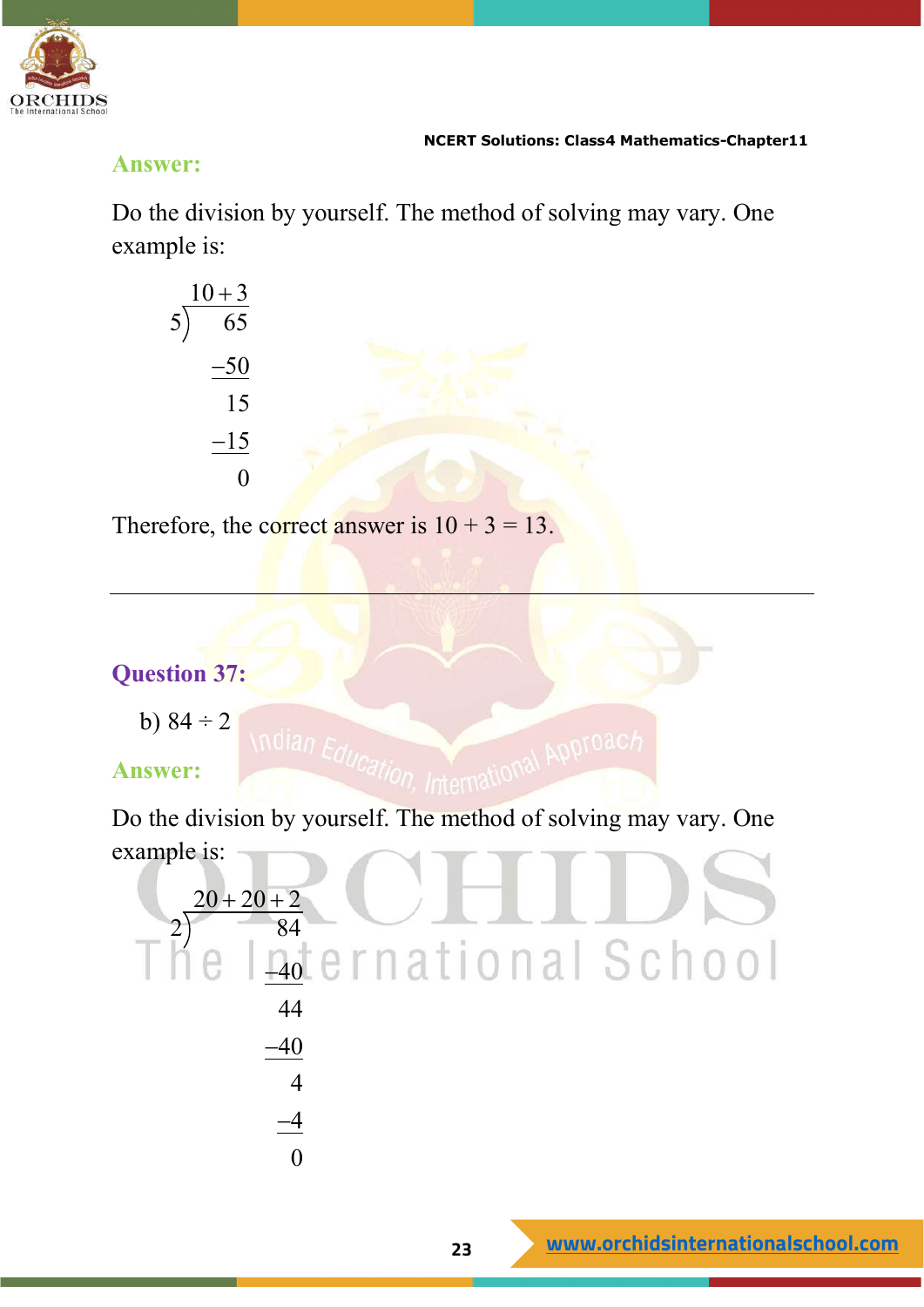

 **NCERT Solutions: Class4 Mathematics-Chapter11** Therefore, the correct answer is  $20 + 20 + 2 = 42$ .

#### **Question 38:**

c)  $3\overline{)69}$ 

#### **Answer:**

Do the division by yourself. The method of solving may vary. One example is:



Therefore, the correct answer is  $10 + 10 + 3 = 23$ . The International School **Question 39:**

d)  $90 \div 6$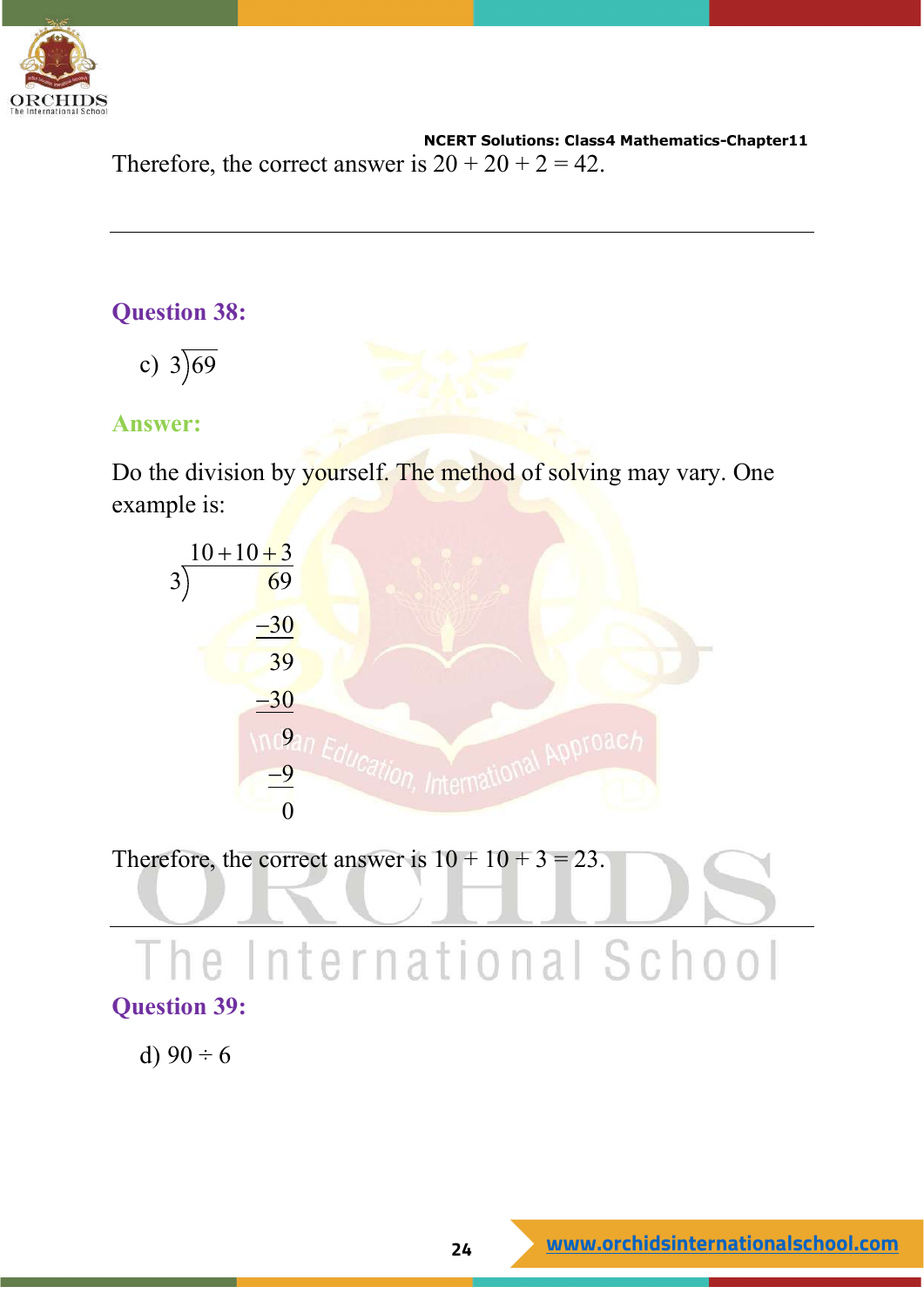

#### **Answer:**

Do the division by yourself. The method of solving may vary. One example is:

$$
\begin{array}{r} 10+5 \\ 6{\overline{\smash{\big)}\ 90}} \\ -60 \\ \hline 30 \\ -30 \\ \hline 0 \end{array}
$$

Therefore, the correct answer is  $10 + 5 = 15$ .

# **Question 40:**

$$
e) \ 4\overline{)72}
$$

# **Answer:**

Do the division by yourself. The method of solving may vary. One example is:



Therefore, the correct answer is  $10 + 8 = 18$ .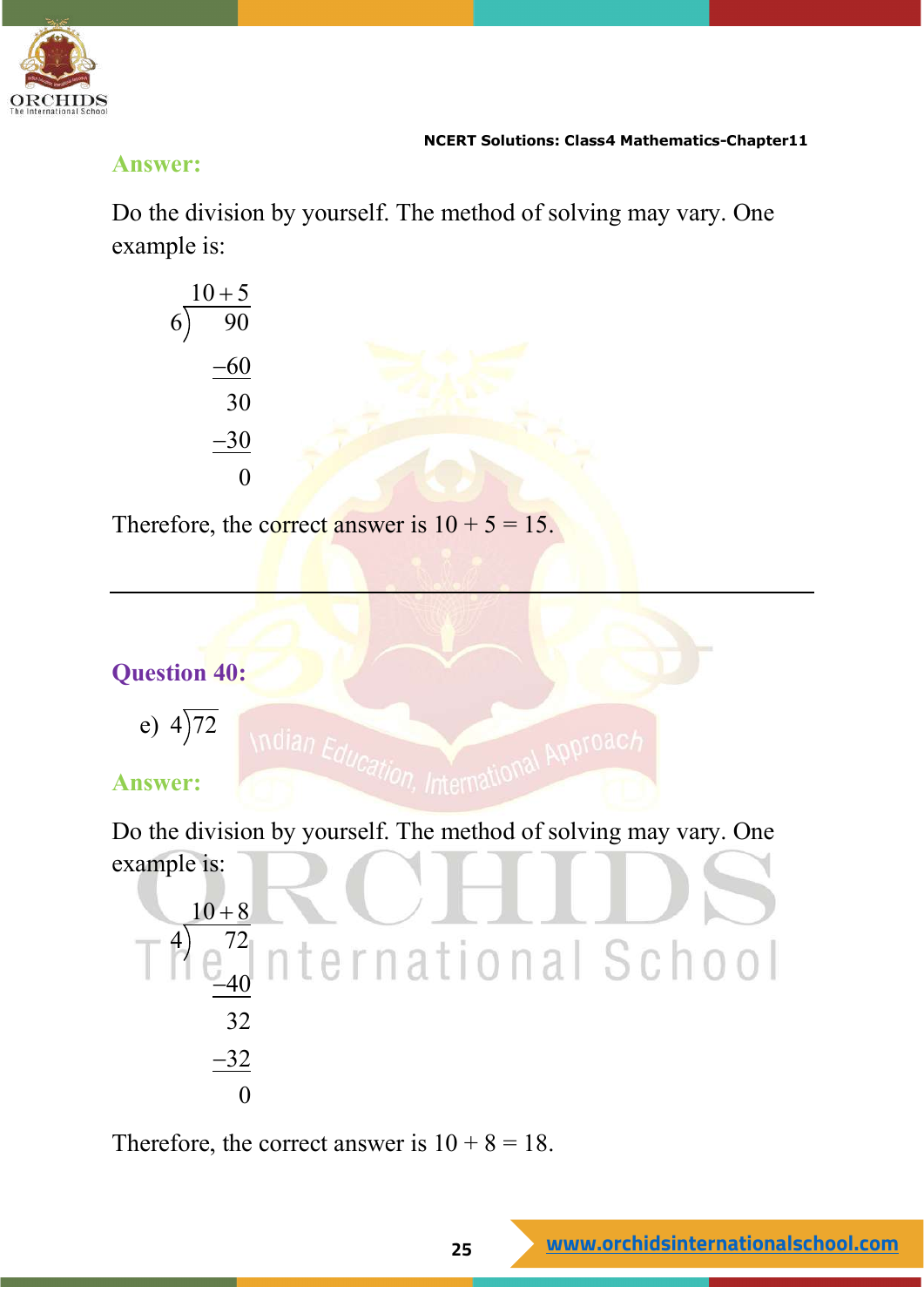

# **Question 41:**

f)  $9\overline{)108}$ 

### **Answer:**

Do the division by yourself. The method of solving may vary. One example is:



Therefore, the correct answer is  $10 + 2 = 12$ .

**Question 42:** g)  $232 \div 2$ **Answer:**

Do the division by yourself. The method of solving may vary. One example is: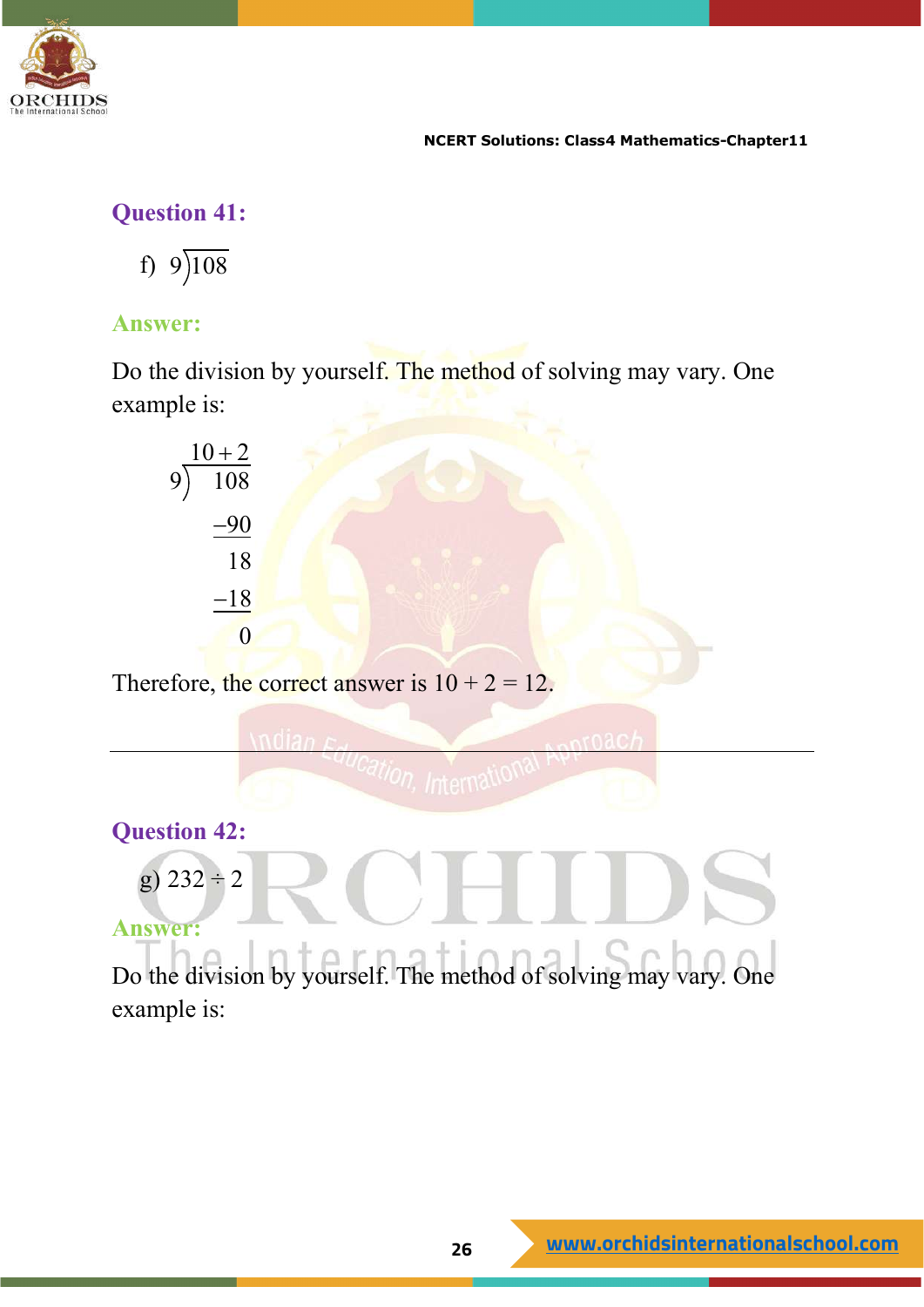

| <b>NCERT Solutions: Class4 Mathematics-Chapter11</b> |                |                |  |
|------------------------------------------------------|----------------|----------------|--|
|                                                      | $100 + 10 + 6$ |                |  |
|                                                      | 232            | $\overline{2}$ |  |
|                                                      | $-200$         |                |  |
|                                                      | 32             |                |  |
|                                                      | $-20$          |                |  |
|                                                      | 12             |                |  |
|                                                      | $-12$          |                |  |
|                                                      |                |                |  |

Therefore, the correct answer is  $100 + 10 + 6 = 116$ .

#### **Question 43:**

h)  $2)428$ 

#### **Answer:**

Do the division by yourself. The method of solving may vary. One example is:

 $100 + 100 + 10 + 4$  $2) \t\t 428$  $-200$ 228  $-200$  $\frac{200}{28}$ national School  $-20$ 8  $-8$  $\Omega$ 

Therefore, the correct answer is  $100 + 100 + 10 + 4 = 214$ .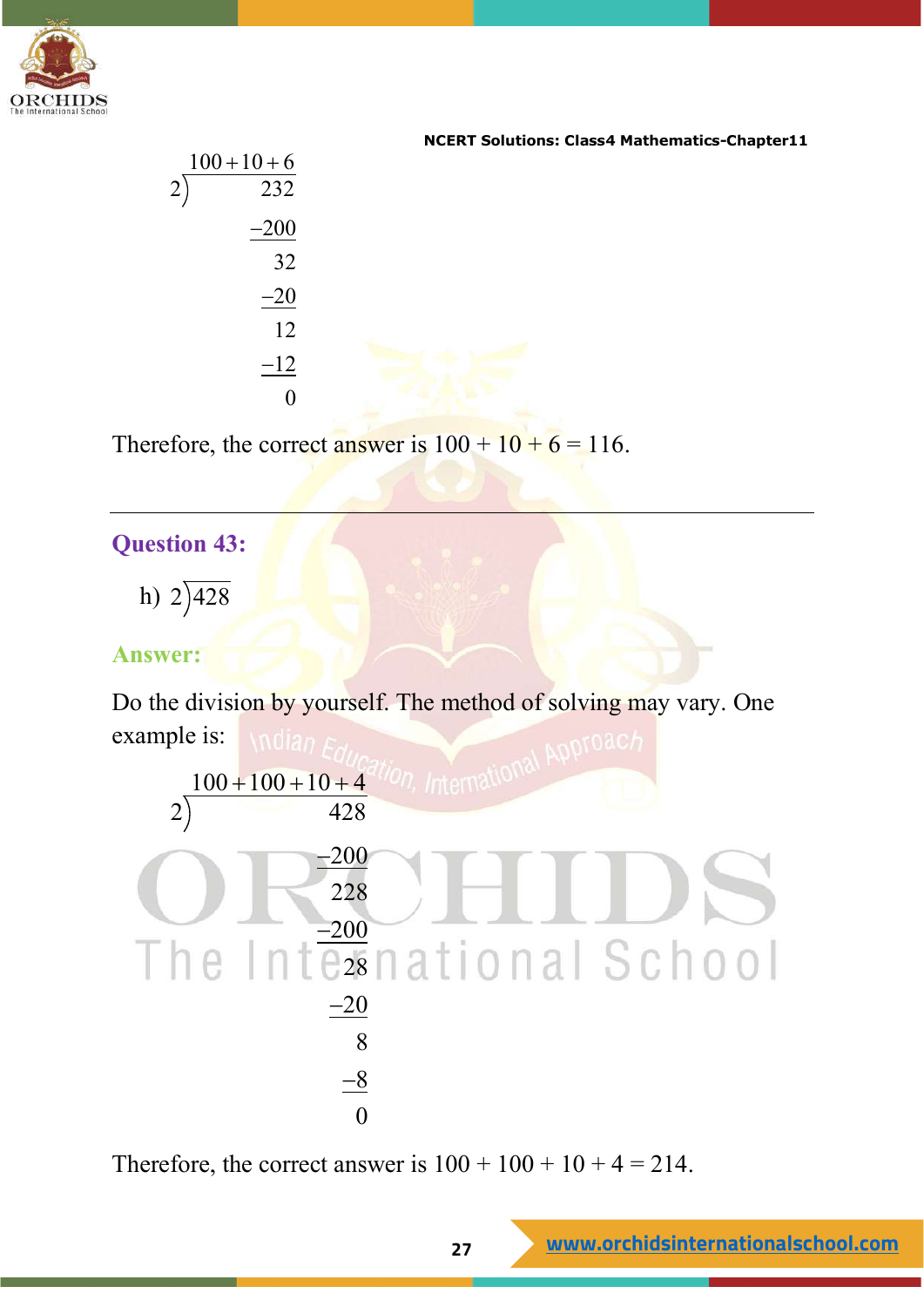

# **Ouestion 44:** Page 130

i) Meera made 204 candles to sell in the market. She makes packets of 6. How many packets will she make?

#### **Answer:**

Total number of candles is 204.

Number of candles in one packet is 6.

Divide 204 by 6 to get the number of packets that she has to make.



Therefore, she will make  $30 + 4 = 34$  packets.



If she packs them in the packets of 12, then how many packets will she make?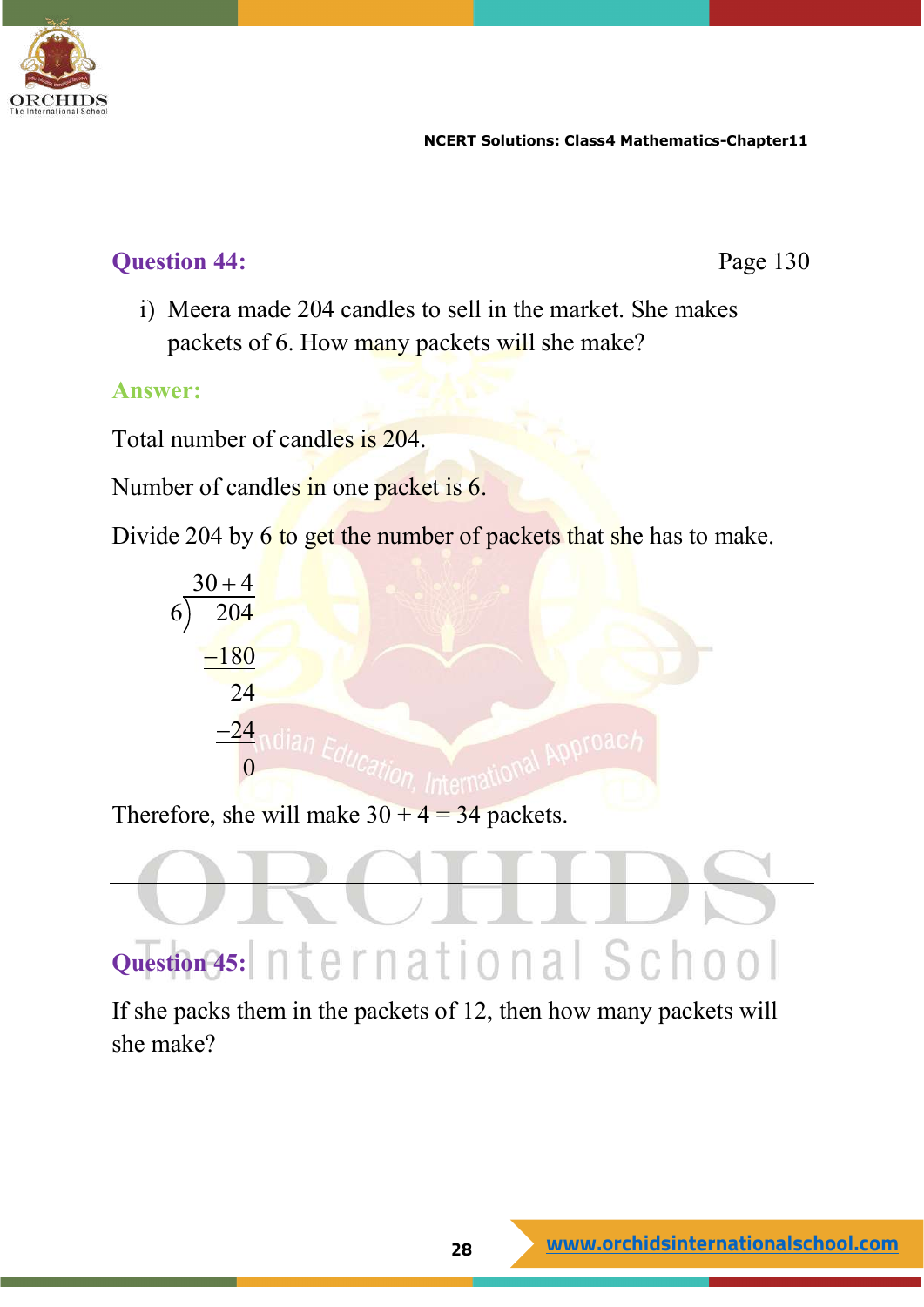

#### **Answer:**

Total number of candles is 204.

Number of candles in one packet is 12.

Divide 204 by 12 to get the number of packets that she has to make.

$$
\begin{array}{r}\n10+5+2 \\
12{\overline{\smash{\big)}\,204}} \\
-120 \\
\hline\n84 \\
-60 \\
\hline\n24 \\
-24 \\
\hline\n0\n\end{array}
$$

Therefore, she will make  $10 + 5 + 2 = 17$  packets.



j) On Sports Day, 161 children are in a school playground. They are standing in 7 equal rows. How many children are there in each row?

# **A.e** International School

Total number of children is 161.

Number of rows is 7.

Divide 161 by 7 to get the number of children in each row.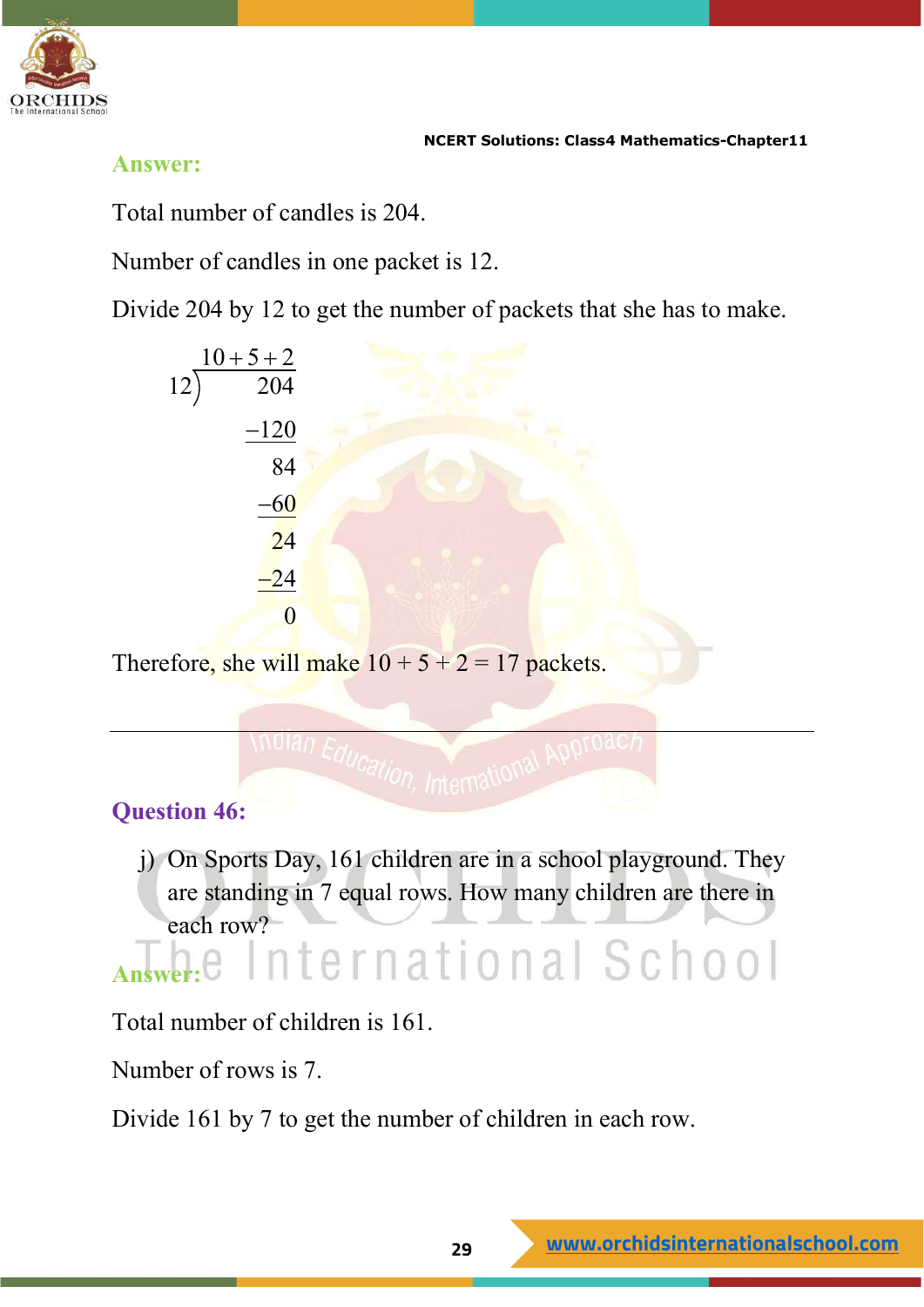

| <b>NCERT Solutions: Class4 Mathematics-Chapter11</b> |  |
|------------------------------------------------------|--|
|                                                      |  |
|                                                      |  |
|                                                      |  |
|                                                      |  |
|                                                      |  |
|                                                      |  |
|                                                      |  |
|                                                      |  |
|                                                      |  |

Therefore, there are  $10 + 10 + 3 = 23$  children in each row.

### **Question 47:** Page 131

Now you look at the other pictures and make questions like Srishti.

1.



There are 8 packets of *rakhis*. Each packet has 6 *rakhis* in it.

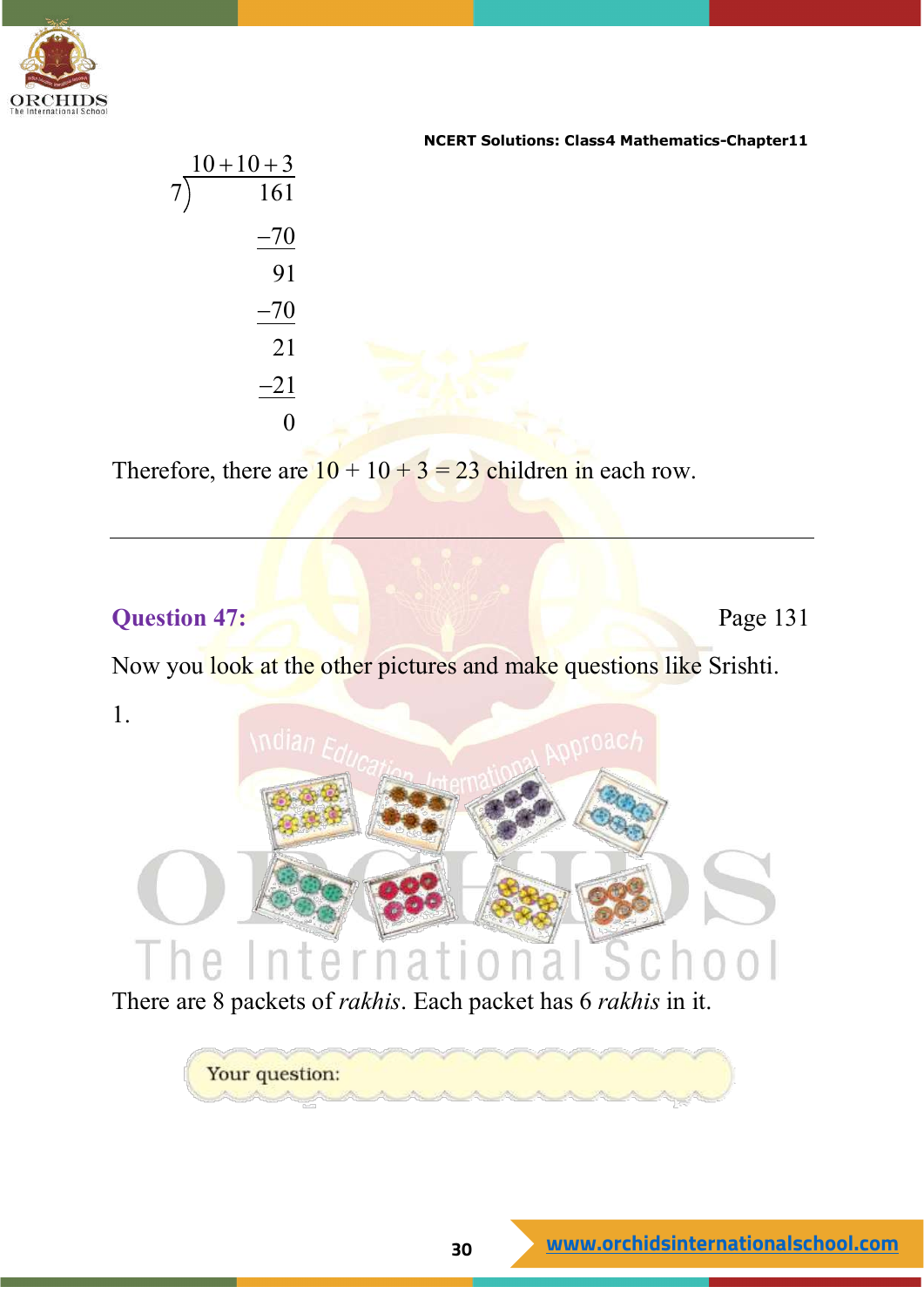

#### **Answer:**

The question is "How many *rakhis* are there in all?".

Total packets of *rakhis* are 8*.*

Number of *rakhis* in each packet is 6. Therefore, total *rakhis* is equal to  $8 \times 6 = 48$ .



#### **Answer:**

The question is "Find the cost of 1 packet of sugar?".

Total packets of sugar are 10.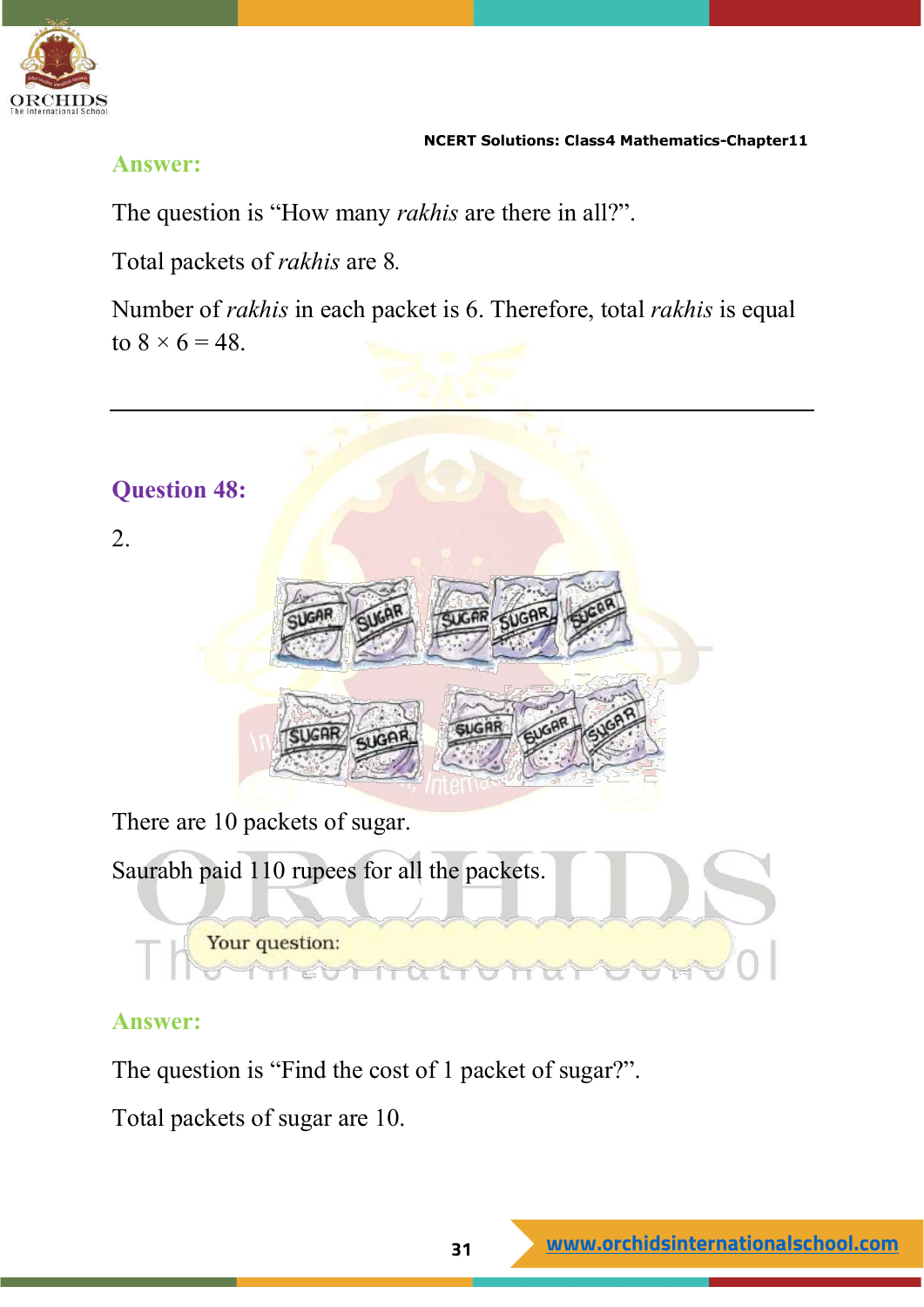

Total cost of sugar is Rs 110. Therefore, the cost of 1 packet of sugar is Rs  $110 \div 10 = 11$ .



3.



There are 35 students in 7 rows. Each row has the same number of students.

Your question:

#### **Answer:**

The question is "How many students are there in each row?"

Total number of students is 35. tional School Number of rows is 7. Therefore, in each row there are  $35 \div 7 = 5$ students.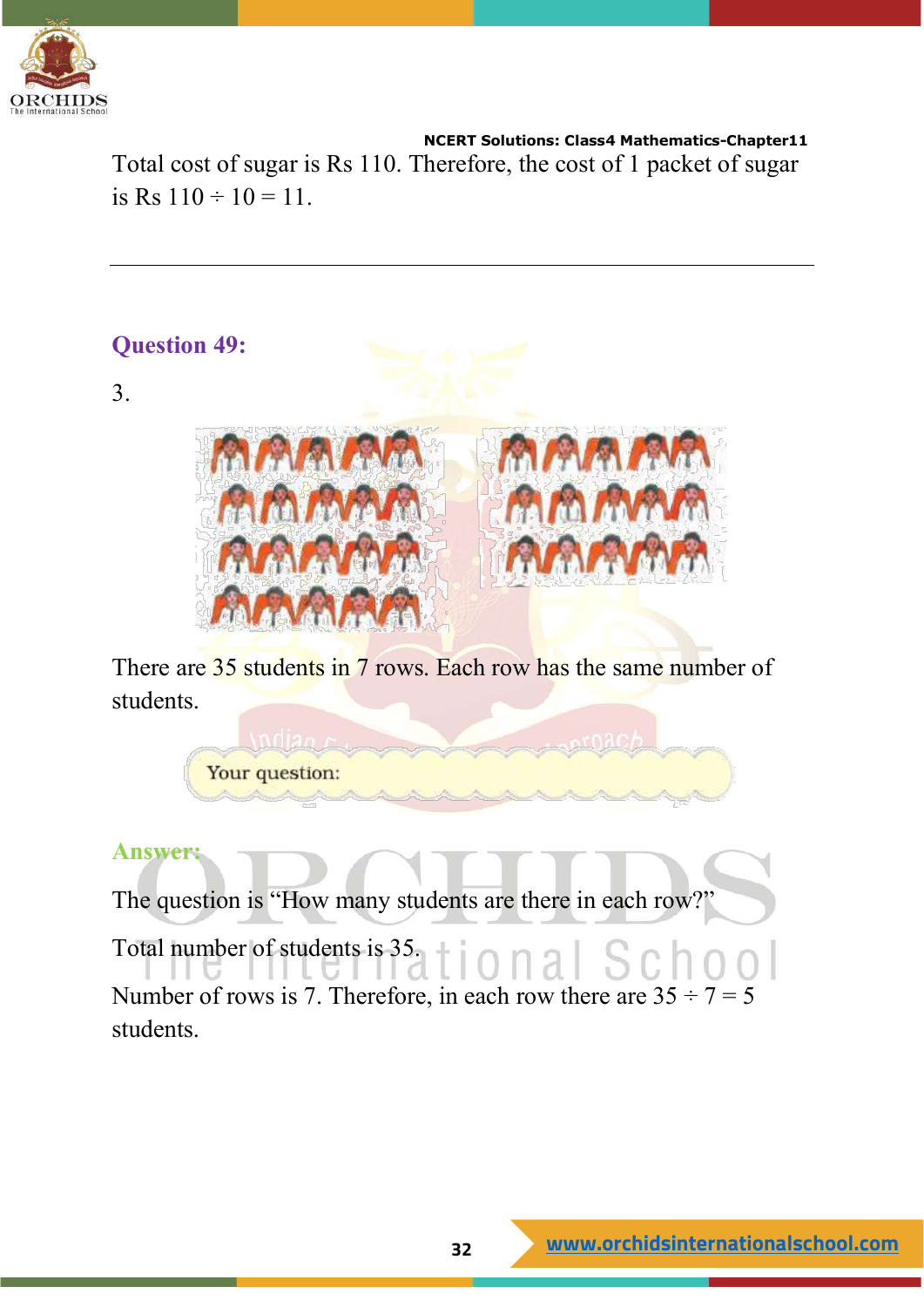

#### **Question 50:**

4. Hari, Seema, Chinku and Lakshmi are going to Guwahati. The cost of one rail ticket is Rs 62.



#### **Answer:**

The question is "What is the total cost of rail tickets?".

Number of people going to Guwahati is 4. Cost of 1 rail ticket is Rs 62. Therefore, total cost is  $62 \times 4 =$ Rs 248 ternational School